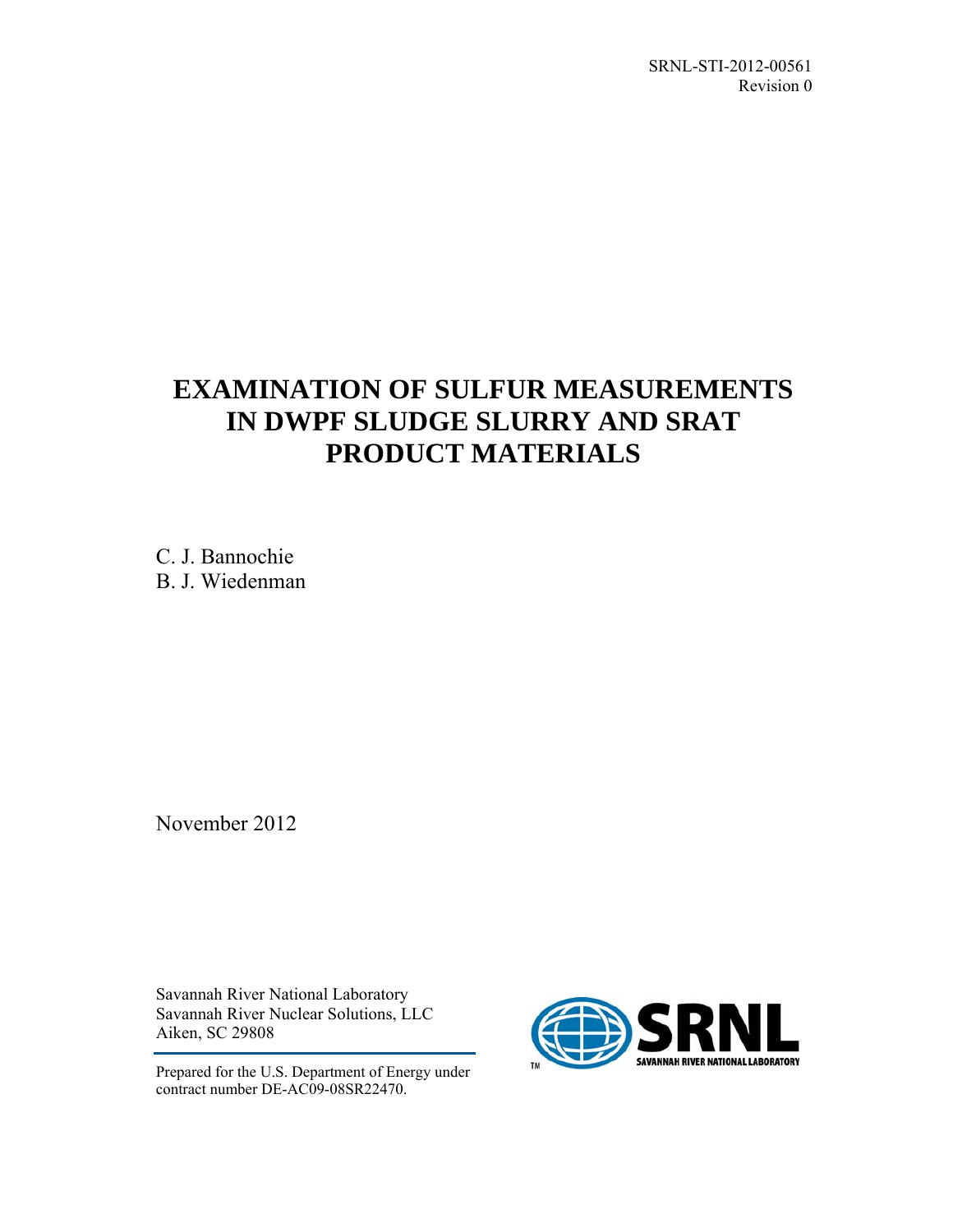#### **DISCLAIMER**

This work was prepared under an agreement with and funded by the U.S. Government. Neither the U.S. Government or its employees, nor any of its contractors, subcontractors or their employees, makes any express or implied:

1. warranty or assumes any legal liability for the accuracy, completeness, or for the use or results of such use of any information, product, or process disclosed; or

2. representation that such use or results of such use would not infringe privately owned rights; or

3. endorsement or recommendation of any specifically identified commercial product, process, or service.

Any views and opinions of authors expressed in this work do not necessarily state or reflect those of the United States Government, or its contractors, or subcontractors.

#### **Printed in the United States of America**

**Prepared for U.S. Department of Energy**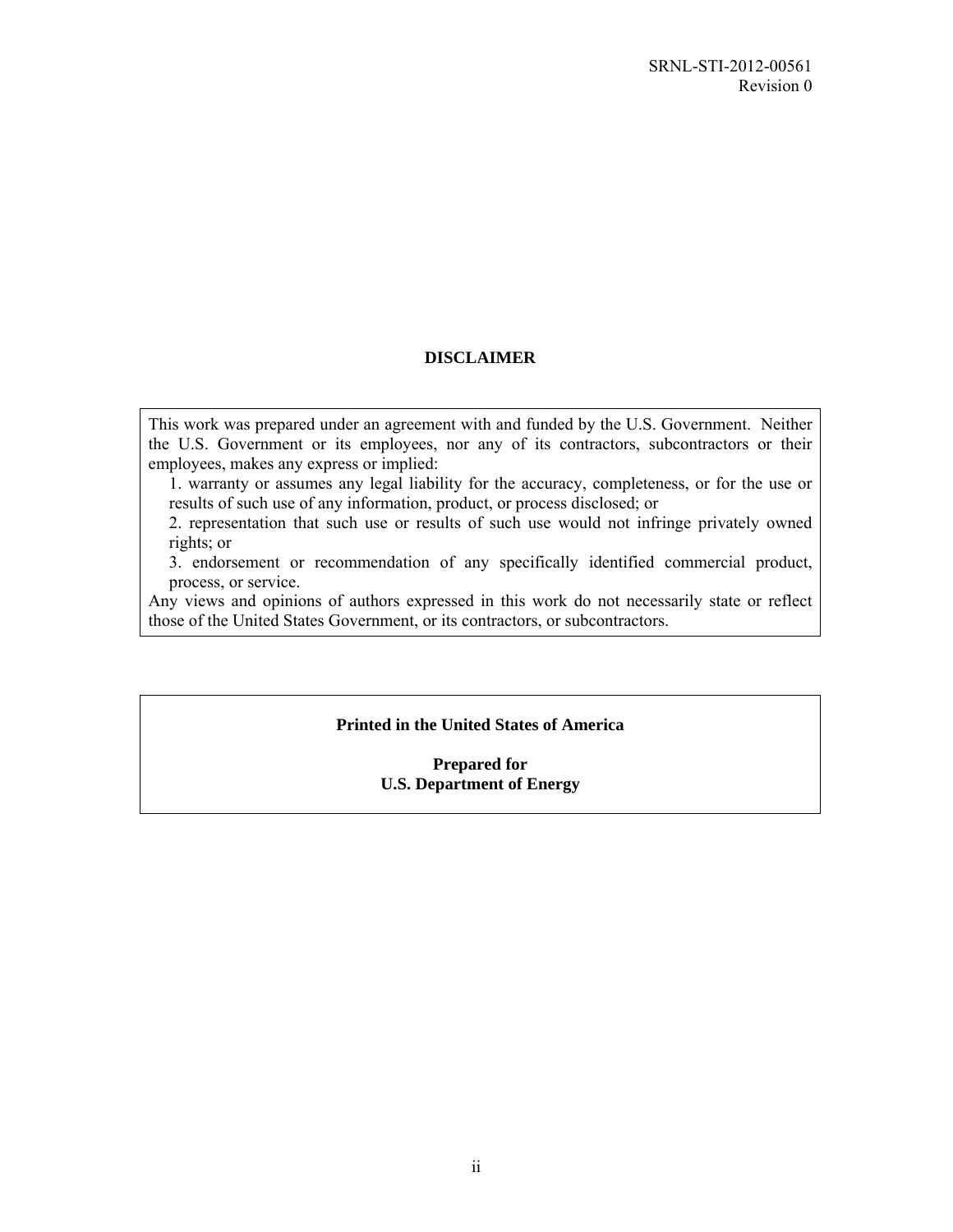SRNL-STI-2012-00561 Revision 0

**Keywords:** *DWPF, Sludge Batch 7b, WAPS, Sulfur*

**Retention:** *Permanent*

# **EXAMINATION OF SULFUR MEASUREMENTS IN DWPF SLUDGE SLURRY AND PRODUCT MATERIALS**

C. J. Bannochie B. J. Wiedenman

November 2012

Savannah River National Laboratory Savannah River Nuclear Solutions, LLC Aiken, SC 29808

Prepared for the U.S. Department of Energy under contract number DE-AC09-08SR22470.

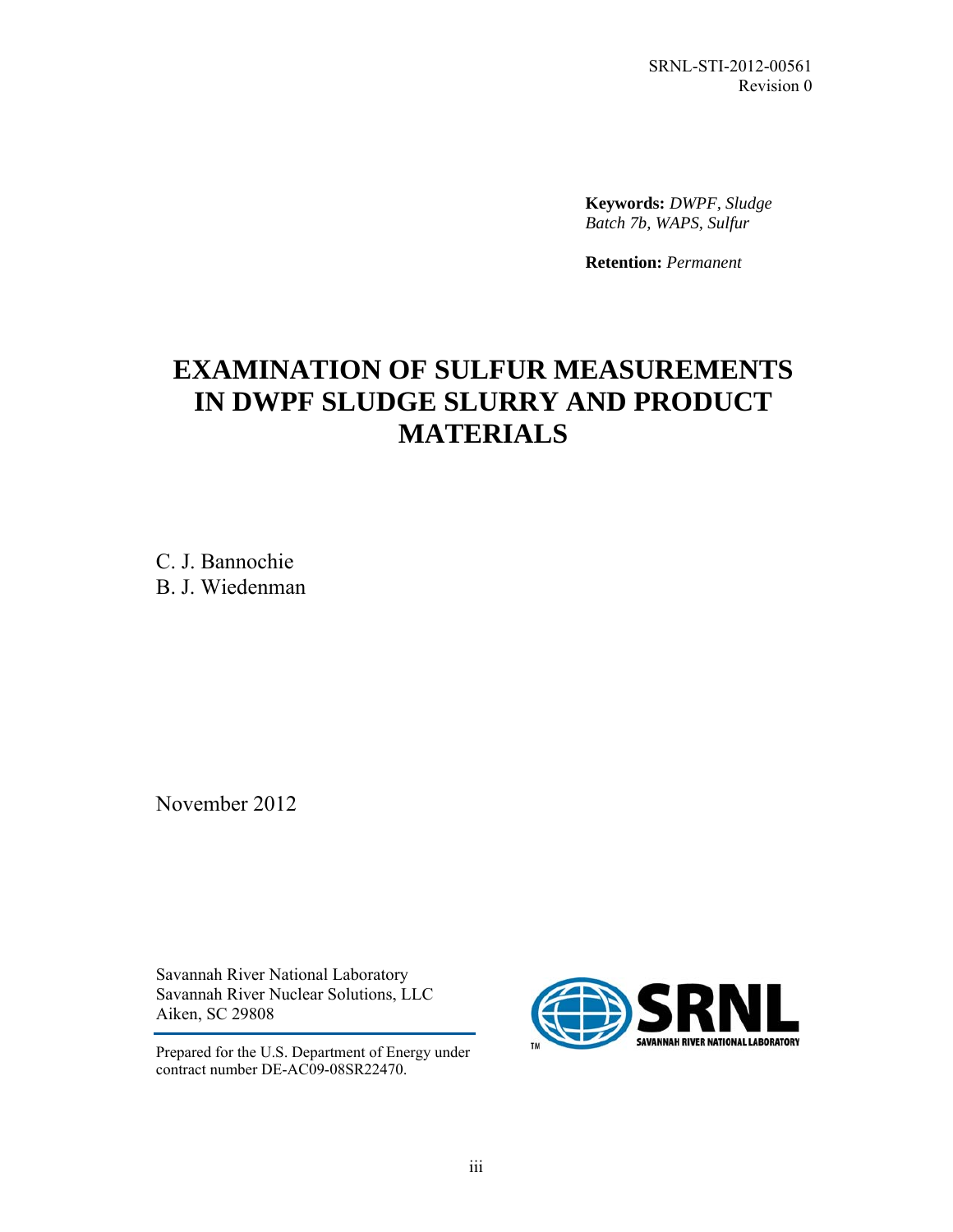### **REVIEWS AND APPROVALS**

#### AUTHORS:

 $\mathcal{L}_\text{max}$  and  $\mathcal{L}_\text{max}$  and  $\mathcal{L}_\text{max}$  and  $\mathcal{L}_\text{max}$  and  $\mathcal{L}_\text{max}$  and  $\mathcal{L}_\text{max}$ C. J. Bannochie, Process Engineering Technology Date  $\mathcal{L}_\text{max}$  and  $\mathcal{L}_\text{max}$  and  $\mathcal{L}_\text{max}$  and  $\mathcal{L}_\text{max}$  and  $\mathcal{L}_\text{max}$  and  $\mathcal{L}_\text{max}$ B. J. Wiedenman, Analytical Development Date TECHNICAL REVIEW: C. L. Crawford, Process Engineering Technology Date APPROVAL:  $\mathcal{L}_\mathcal{L} = \{ \mathcal{L}_\mathcal{L} = \{ \mathcal{L}_\mathcal{L} = \{ \mathcal{L}_\mathcal{L} = \{ \mathcal{L}_\mathcal{L} = \{ \mathcal{L}_\mathcal{L} = \{ \mathcal{L}_\mathcal{L} = \{ \mathcal{L}_\mathcal{L} = \{ \mathcal{L}_\mathcal{L} = \{ \mathcal{L}_\mathcal{L} = \{ \mathcal{L}_\mathcal{L} = \{ \mathcal{L}_\mathcal{L} = \{ \mathcal{L}_\mathcal{L} = \{ \mathcal{L}_\mathcal{L} = \{ \mathcal{L}_\mathcal{$ C. C. Herman, Manager Date Process Technology Programs  $\mathcal{L}_\mathcal{L} = \{ \mathcal{L}_\mathcal{L} = \{ \mathcal{L}_\mathcal{L} = \{ \mathcal{L}_\mathcal{L} = \{ \mathcal{L}_\mathcal{L} = \{ \mathcal{L}_\mathcal{L} = \{ \mathcal{L}_\mathcal{L} = \{ \mathcal{L}_\mathcal{L} = \{ \mathcal{L}_\mathcal{L} = \{ \mathcal{L}_\mathcal{L} = \{ \mathcal{L}_\mathcal{L} = \{ \mathcal{L}_\mathcal{L} = \{ \mathcal{L}_\mathcal{L} = \{ \mathcal{L}_\mathcal{L} = \{ \mathcal{L}_\mathcal{$ S.L. Marra, Manager Date Environmental & Chemical Process Technology Research Programs  $\mathcal{L}_\mathcal{L} = \{ \mathcal{L}_\mathcal{L} = \{ \mathcal{L}_\mathcal{L} = \{ \mathcal{L}_\mathcal{L} = \{ \mathcal{L}_\mathcal{L} = \{ \mathcal{L}_\mathcal{L} = \{ \mathcal{L}_\mathcal{L} = \{ \mathcal{L}_\mathcal{L} = \{ \mathcal{L}_\mathcal{L} = \{ \mathcal{L}_\mathcal{L} = \{ \mathcal{L}_\mathcal{L} = \{ \mathcal{L}_\mathcal{L} = \{ \mathcal{L}_\mathcal{L} = \{ \mathcal{L}_\mathcal{L} = \{ \mathcal{L}_\mathcal{$ 

E. J. Freed, Manager Date DWPF Facility Engineering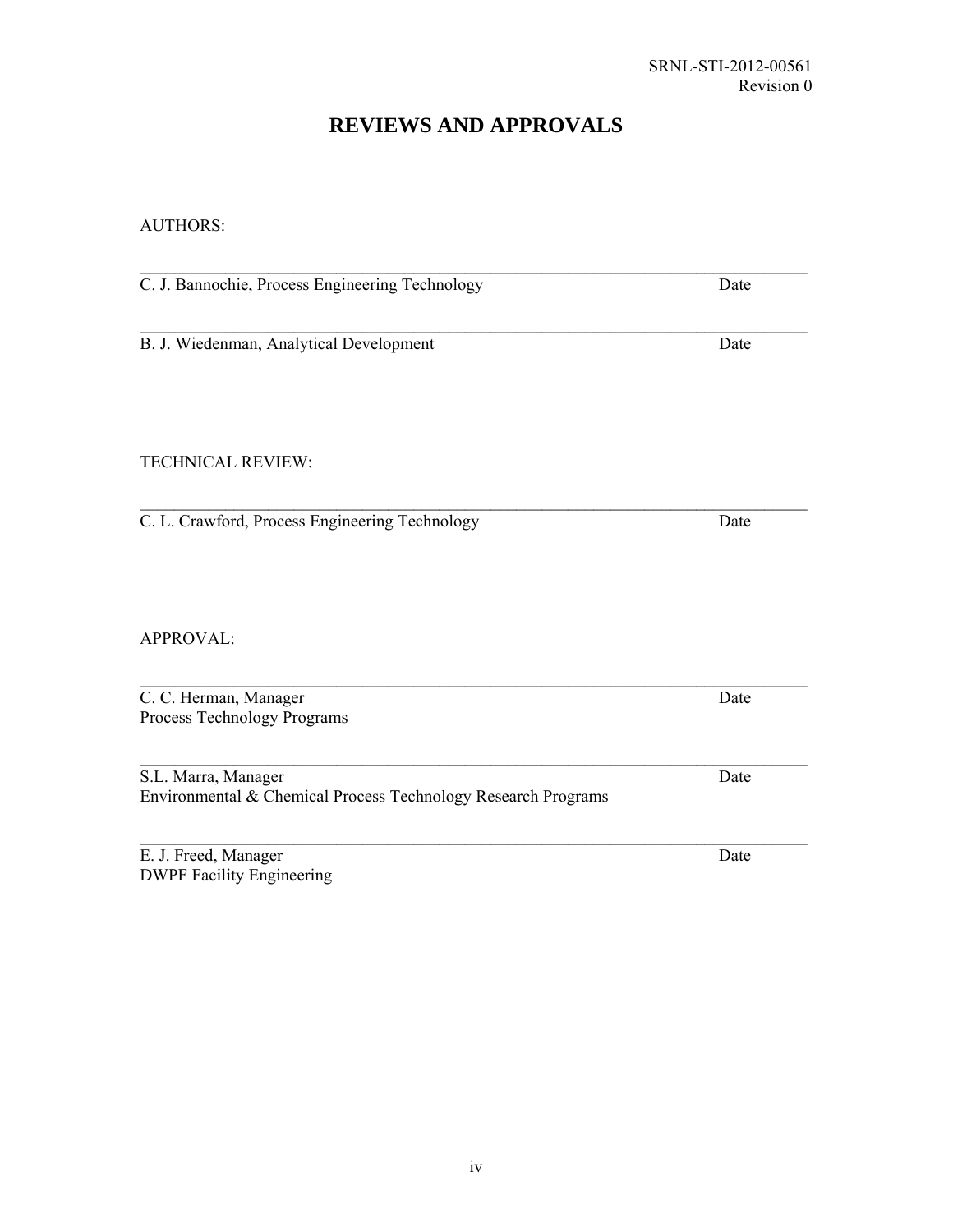### **ACKNOWLEDGEMENTS**

The authors would like to acknowledge the significant contributions to this task from the Savannah River Remediation (SRR) Defense Waste Processing Facility (DWPF) Analytical staff, in particular Roger Mahannah and Mike Feller; Savannah River National Laboratory (SRNL) F/H Laboratories staff, in particular Chad Durden and Willie Langford; and on the SRNL Analytical Development staff, Tom White. The efforts of Charles Crawford who coordinated the shipments of the analytical samples to DWPF and F/H Labs are also greatly appreciated. We also extend our thanks to the technicians and management of the SRNL Shielded Cells Facility for receipt and processing support for both the Tank 40 SB7b Waste Acceptance Product Specifications (WAPS) sample and the DWPF SB7b Sludge Receipt and Adjustment Tank (SRAT) Product sample and the subsequent digestions, dilutions, and measurements made on those samples in the SRNL Shielded Cells.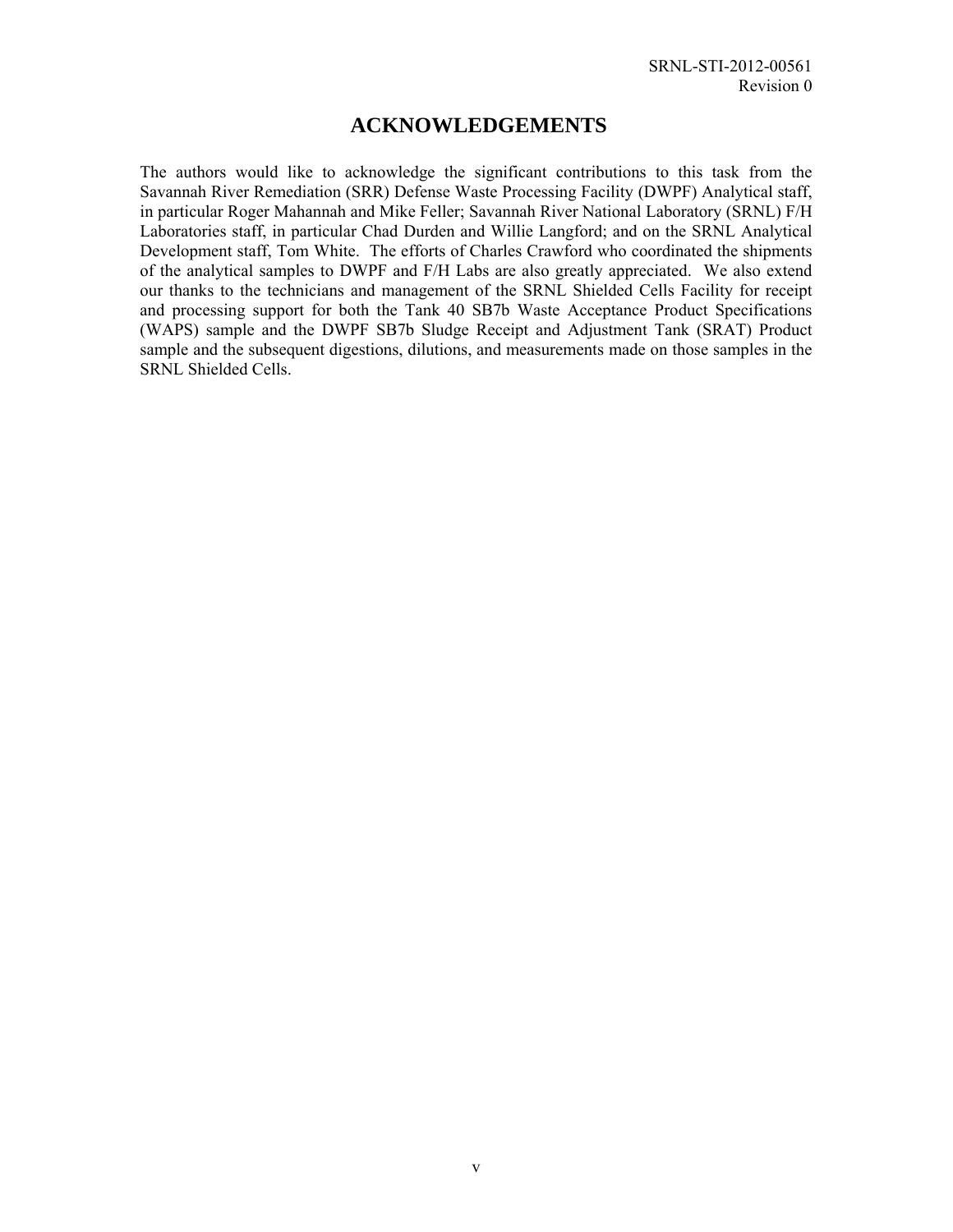### **EXECUTIVE SUMMARY**

This report was requested via an email amendment<sup>a</sup> to the Technical Task Request (TTR)<sup>b</sup> for the Sludge Batch 7b (SB7b) Qualification effort. This work was initiated as a result of interest in the reported sulfur (S) content of the SB7b Waste Acceptance Product Specifications (WAPS) sample<sup>c</sup>. More total S was observed in this sample than in previously reported blend and confirmation samples<sup>d,e,f</sup>. The values reported for the weight percent (wt. %) solids and S in the SB7a Tank 40 WAPS sample and the SB7b Tank 51 Sept. 2011 Confirmation sample predict SB7b Tank 40 WAPS sample values different from those reported on the original SB7b WAPS material.

During meetings with the Defense Waste Processing Facility (DWPF), the Savannah River National Laboratory (SRNL) was asked to re-sample the received SB7b WAPS material for wt. % solids, perform an aqua regia digestion and analyze the digested material by inductively coupled plasma – atomic emission spectroscopy (ICP-AES), as well as re-examine the supernate by ICP-AES. The new analyses were requested in order to provide confidence that the initial analytical subsample was representative of the Tank 40 sample received and to replicate the S results obtained on the initial subsample collected. The ICP-AES analyses for S were examined with both axial and radial detection of the sulfur ICP-AES spectroscopic emission lines to ascertain if there was any significant difference in the reported results. The outcome of this second subsample of the Tank 40 WAPS material is the first subject of this report.

After examination of the data from the new subsample of the SB7b WAPS material, a team of DWPF and SRNL staff looked for ways to address the question of whether there was in fact insoluble S that was not being accounted for by ion chromatography (IC) analysis. The question of how much S is reaching the melter was thought best addressed by examining a DWPF Slurry Mix Evaporator (SME) Product sample, but the significant dilution of sludge material, containing the S species in question, that results from frit addition was believed to add additional uncertainty to the S analysis of SME Product material. At the time of these discussions it was believed that all S present in a Sludge Receipt and Adjustment Tank (SRAT) Receipt sample would be converted to sulfate during the course of the SRAT cycle. A SRAT Product sample would not have the S dilution effect resulting from frit addition, and hence, it was decided that a DWPF SRAT Product sample would be obtained and submitted to SRNL for digestion and sample preparation followed by a round-robin analysis of the prepared samples by the DWPF Laboratory, F/H Laboratories, and SRNL for S and sulfate. The results of this round-robin analytical study are the second subject of this report.

The following conclusions can be drawn from this examination of sampling and S in the Tank 40 SB7b WAPS sample and the DWPF SB7b SRAT Product #632:

l

a. Fellinger, T. L. "Request for Documenting Sulfate Results", Email, Savannah River Site, Aiken, SC (2012).

b. Bricker, J. M. *Sludge Batch 7b Qualification Studies*, HLW-DWPF-TTR-2011-0004, Savannah River Site, Aiken, SC (2011).

c. Bannochie, C. J. *Tank 40 Final SB7b Chemical Characterization Results*, SRNL-STI-2012-00097 Rev. 1, Savannah River Site, Aiken, SC (2012).

d. Washington, A. L. *Chemical Characterization Results of the Sludge Batch 7b Tank 51 Confirmation Sample*, SRNL-L3100-2011-00149, Savannah River Site, Aiken, SC (2011).

e. Pareizs, J. M. *Stable and Radioactive Constituents in the September 2011 Tank 51 Sludge Batch 7b Confirmation Sample (HTF-51-11-100)*, SRNL-L3100-2011-00189, Savannah River Site, Aiken, SC (2011).

f. Reboul, S. H., Click, D. R. *Stable Constituents in SB7a Tank 40 WAPS Sample*, SRNL-L3100-2011-00133, Savannah River Site, Aiken, SC (2011).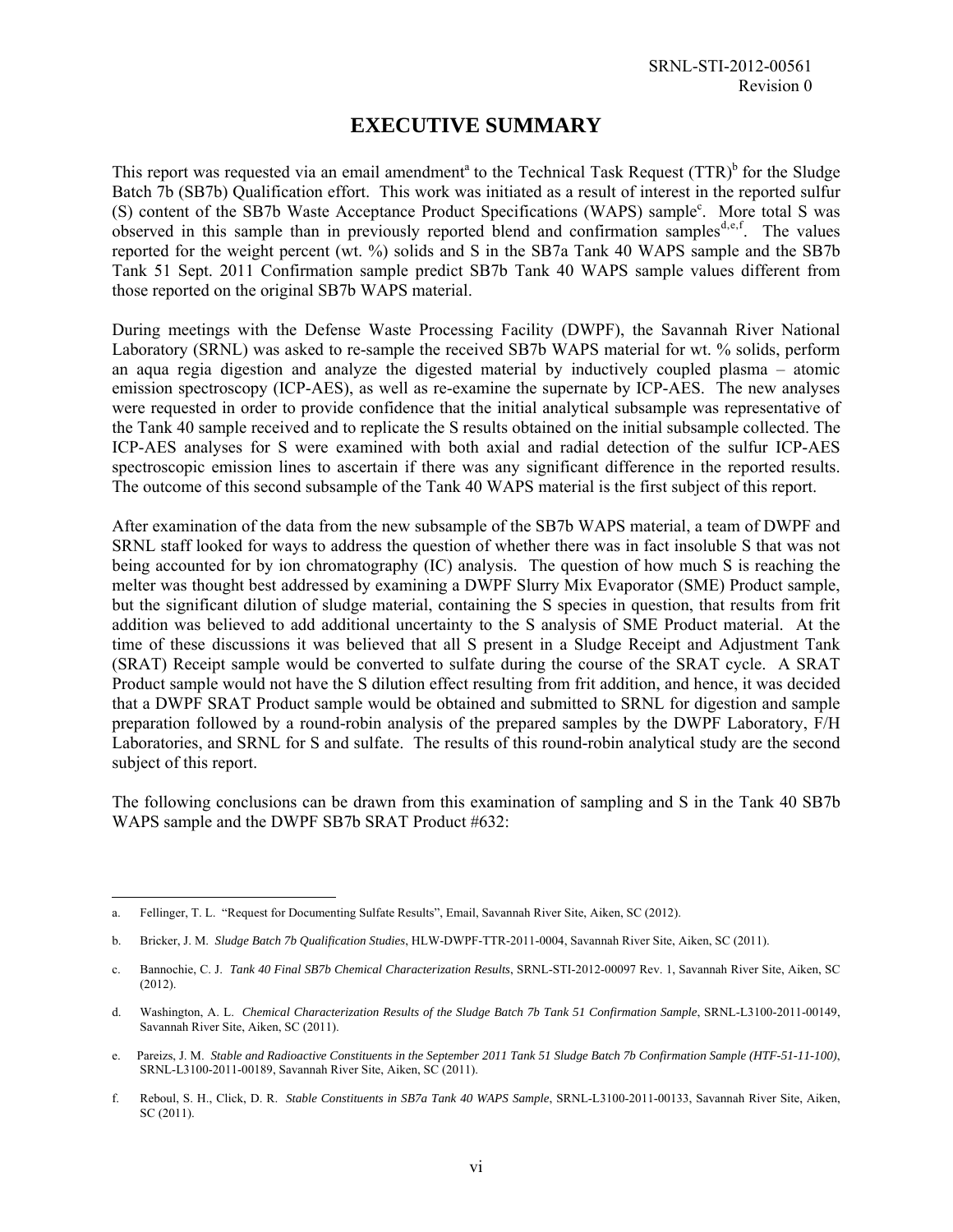- 1. The initial subsampling of the Tank 40 SB7b WAPS sample was representative of the sample pulled in the tank farm and received by SRNL on January 19, 2012.
- 2. More total S was measured in the original and resampled Tank 40 SB7b WAPS material than was determined in the DWPF SB7b SRAT Product #632 sample. For  $SO_4^2$  on a wt. % calcined solids basis, the WAPS sample yielded 1.83 - 1.87, whereas the SRAT Product #632 sample yielded 1.63, a difference which is close to the  $\pm$  10% uncertainty in the measurements.
- 3. The total S value reported for the initial subsample of the Tank 40 SB7b WAPS material via ICP-AES with radial detection for S was essentially identical to that determined from the re-sampled material via ICP-AES with axial detection for sulfur. This indicates that both viewing positions for the ICP-AES (axial vs. radial) produce acceptable results, with the axial position being more sensitive and having a lower method reporting limit (MRL).
- 4. The DWPF SRAT Product Batch #632 analyzed by SRNL, DWPF, and F/H Laboratories for S and  $SO_4^2$  yielded the same results within  $\pm 10\%$  of the cross-laboratory averages.
- 5. Comparing the average of the soluble S with the soluble  $SO_4^2$ , both expressed in terms of S as a weight percent of total solids, indicates that essentially no soluble S is present that is not sulfate.
- 6. Based on the cross-laboratory average, up to approximately 24% of the total S in the DWPF SRAT Product Batch #632 may be insoluble.
- 7. A method for total S measured as  $SO_4^2$  by IC needs further method development and testing to ascertain its potential to replace the current aqua regia digestion and ICP-AES analysis.
- 8. When there is a concern over the detection limit that is possible with an ICP-AES radial torch configuration or when very low S values are suspected, the measurements should be made with an axial configuration of the torch to improve the sensitivity of the measurements.

Two recommendations for possible future work were suggested during discussions between DWPF and SRNL held to review the results reported in this document. The first was to identify the insoluble S species (singular or plural) present in these samples. At this time, it is unclear if this/these species can be quantified due to the fact that they collectively represent only 24%, or less, of the relatively small total S in the sample.

The second path of future work was a desire by DWPF to quantify the  $SO_4^2$ -loss in the DWPF melter so as to increase the limit of S in the melter feed. It is known that melter processing results in some volatilization of  $SO_4^2$  and it is believed that the melter bubblers result in greater volatilization of  $SO_4^2$ salt from the melt pool. Another suggestion was to examine the next DWPF pour stream glass sample more carefully for S to determine if a measurable value can be determined – previous samples have yielded results below the detection limit for sulfur.

A couple observations from previous work are possibly relevant to this discussion of the path forward. The first is from the sample of cells prepared SB7b Tank 40 material<sup>g</sup> (shown in Table 1-1) that was processed into glass and yielded a measurable  $SO_4^2$  value in the glass of 0.345 wt.% at 36% waste

<sup>1</sup> g. Pareizs, J. M. *Chemical and Fissile Characterization Results of the SRNL Prepared Sludge Batch 7b Tank 51 and Tank 40 Samples*, SRNL-L3100-2011-00128, Savannah River Site, Aiken SC (2011).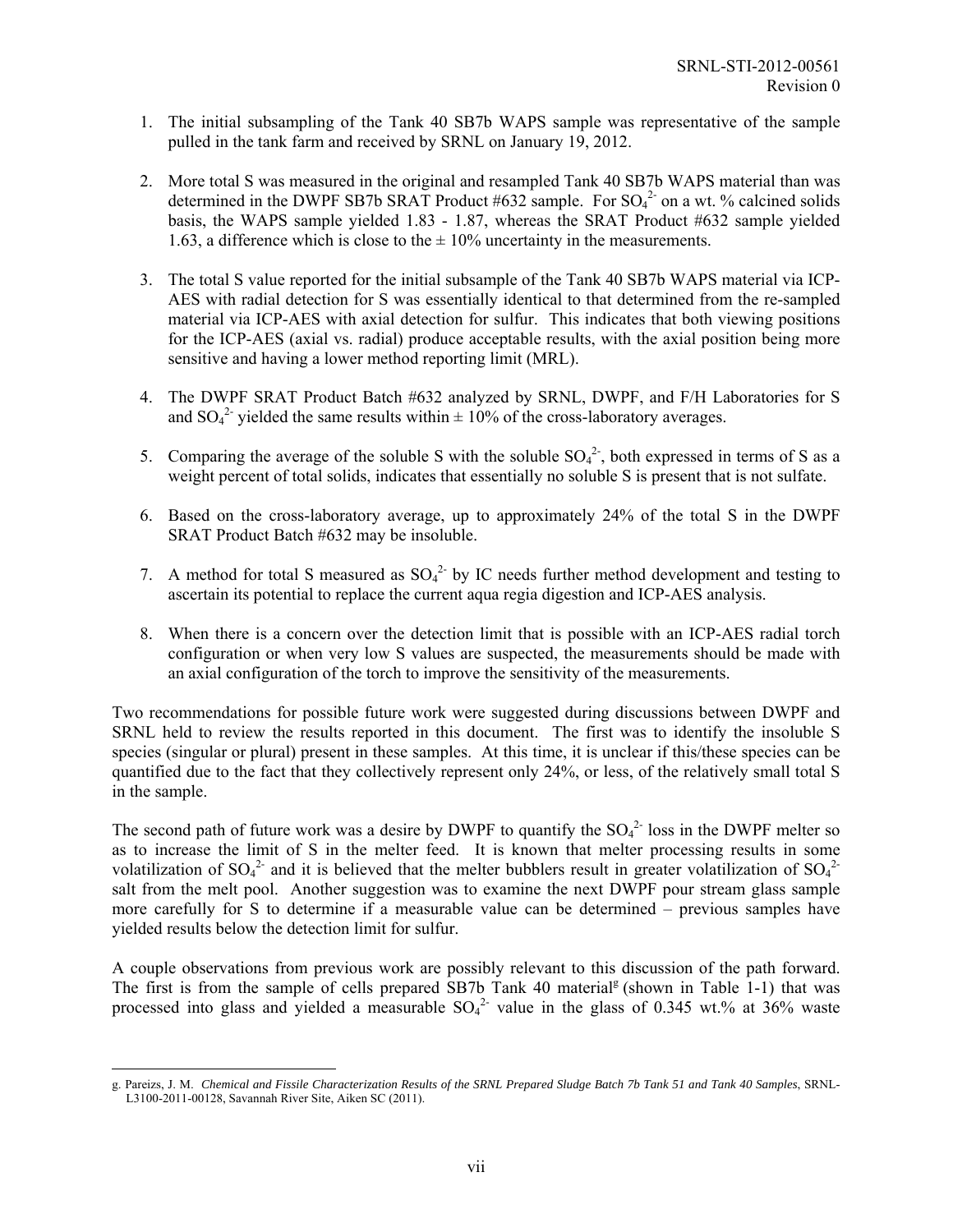loading. This corresponds to 0.958  $SO_4^2$  as a wt% calcined solids and 0.234 S as a wt% total solids.<sup>h</sup> Thus compared to the starting material shown in Table 1-1, there was a 50% loss of S during the SRNL simulated DWPF operations. The second observation concerns the rinsates from SB5 and SB6 pour stream glass samples that have been positive for  $SO_4^2$  thus indicating there is S in the melter that is not being incorporated into the glass matrix or forming on the glass surface upon cooling.<sup>i,j</sup> The latter was observed throughout DWPF cold runs.

1

h. Pareizs, J. M., Billings, A. L., Reboul, S. H., Lambert, D. P., Click, D. R. *Sludge Batch 7b Qualification Activities with SRS Tank Farm Sludge*, SRNL-STI-2011-00548, Savannah River Site, Aiken, SC (2011).

i. Johnson, F. C. Analysis of DWPF Sludge Batch 6 (Macrobatch 7) Pour Stream Glass Samples, SRNL-STI-2011-00555, Savannah River Site, Aiken, SC (2012).

j. Reigel, M. M., Bibler, N. E. *Analysis of Sludge Batch 4 (Macrobatch 5) for Canister S02902 and Sludge Batch 5 (Macrobatch 6) for Canister S03317 DWPF Pour Stream Glass Samples*, SRNL-STI-2010-00435, Savannah River Site, Aiken, SC (2010).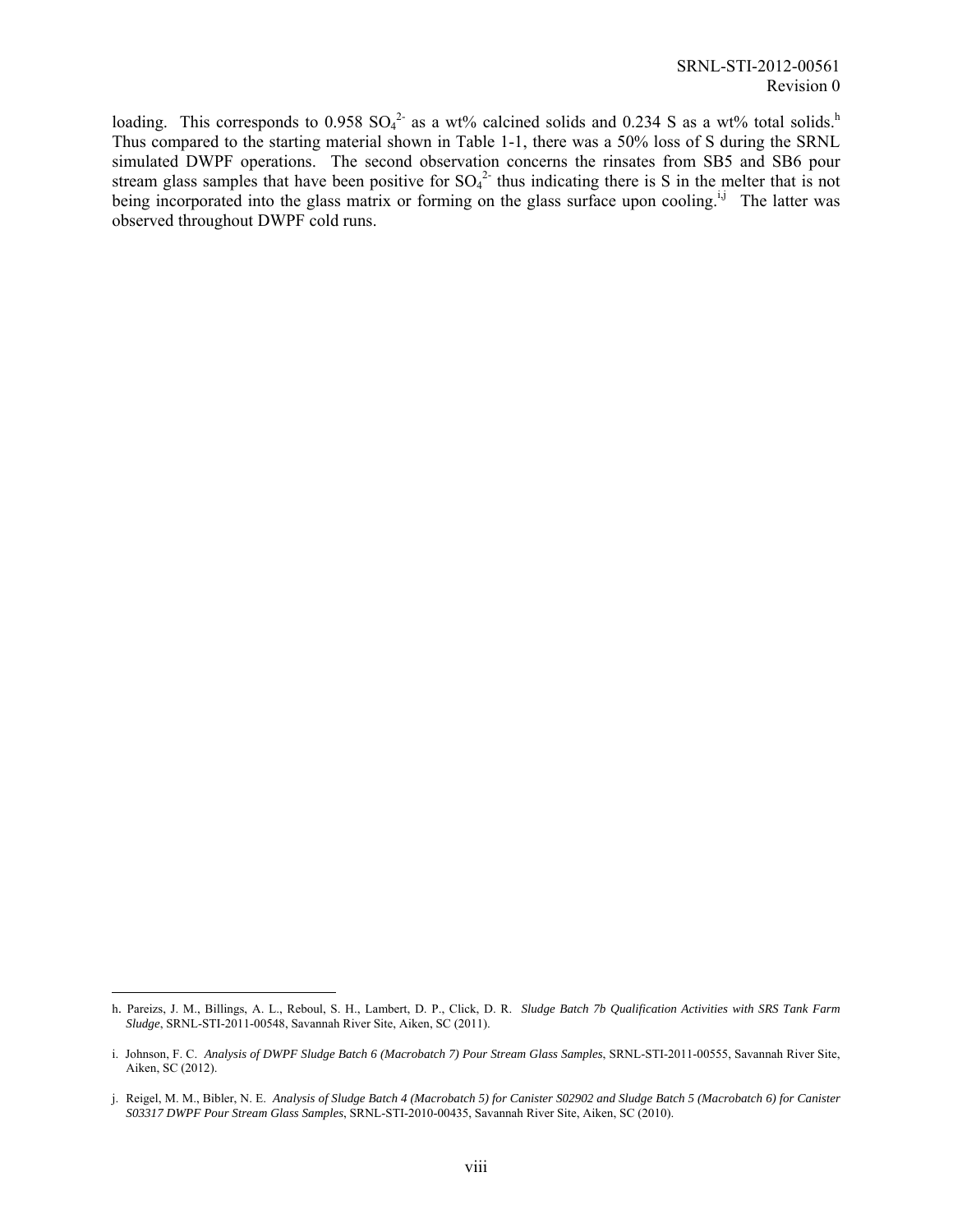## **TABLE OF CONTENTS**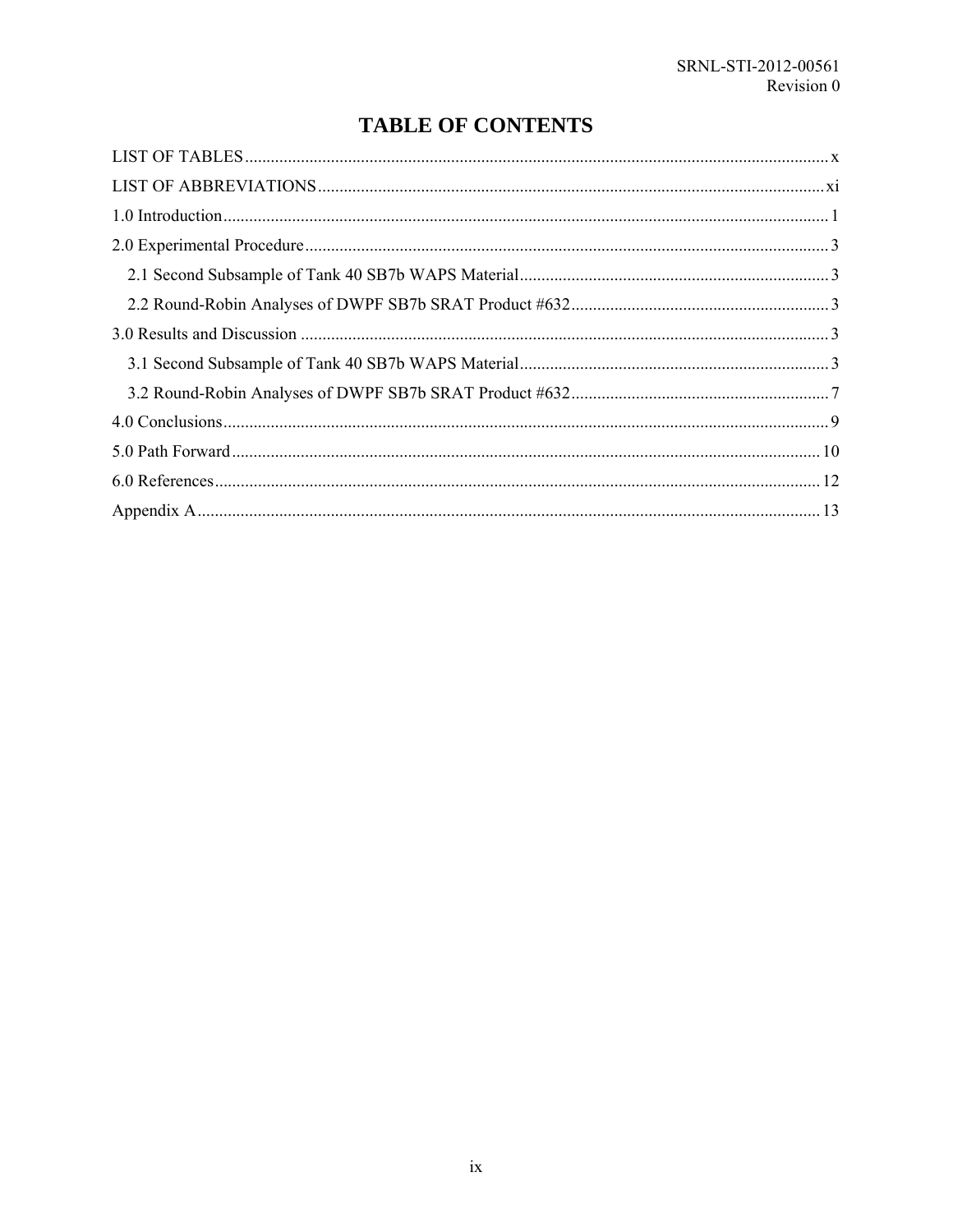### **LIST OF TABLES**

| Table 1-1. Comparison of Predicted and Measured SB7b Wt. % Solids and Sulfur Measurements 2                                                                                           |
|---------------------------------------------------------------------------------------------------------------------------------------------------------------------------------------|
| Table 3-1. Weight Percent Solids for Tank 40 WAPS Samples and DWPF SRAT Product #632 (%                                                                                               |
| Table 3-2. Supernate ICP-AES Elemental Results for Tank 40 SB7b WAPS Samples in mg/kg Slurry 4                                                                                        |
| Table 3-3. Sulfur Determined in Supernate by ICP-AES in Tank 40 SB7b WAPS Samples                                                                                                     |
| Table 3-4. Elemental Concentrations in Tank 40 SB7b WAPS Samples in Wt. % of Total Dried Solids<br>for Original WAPS Subsample and the Resampled Material (%RSD**) [Number of Samples |
| Table 3-5. Sulfate as a Wt. % of Calcined Solids Based on Tank 40 SB7b WAPS Samples Total Sulfur                                                                                      |
| Table 3-6. Common Soluble Supernate Elements by ICP-AES from SRNL and F/H Laboratory for                                                                                              |
| Table 3-7. Common Soluble Supernate Anions by IC from SRNL and F/H Laboratory for DWPF SB7b                                                                                           |
| Table 3-8. Common SRNL and F/H Laboratory Total Elemental Measurements by ICP-AES for DWPF                                                                                            |
| Table 3-9. Summary of Laboratory Round-Robin Study of Sulfur and Sulfate in DWPF SRAT Product                                                                                         |
|                                                                                                                                                                                       |
| Table A-1. Summary of Laboratory Round-Robin Study of Sulfur and Sulfate in DWPF SRAT Product                                                                                         |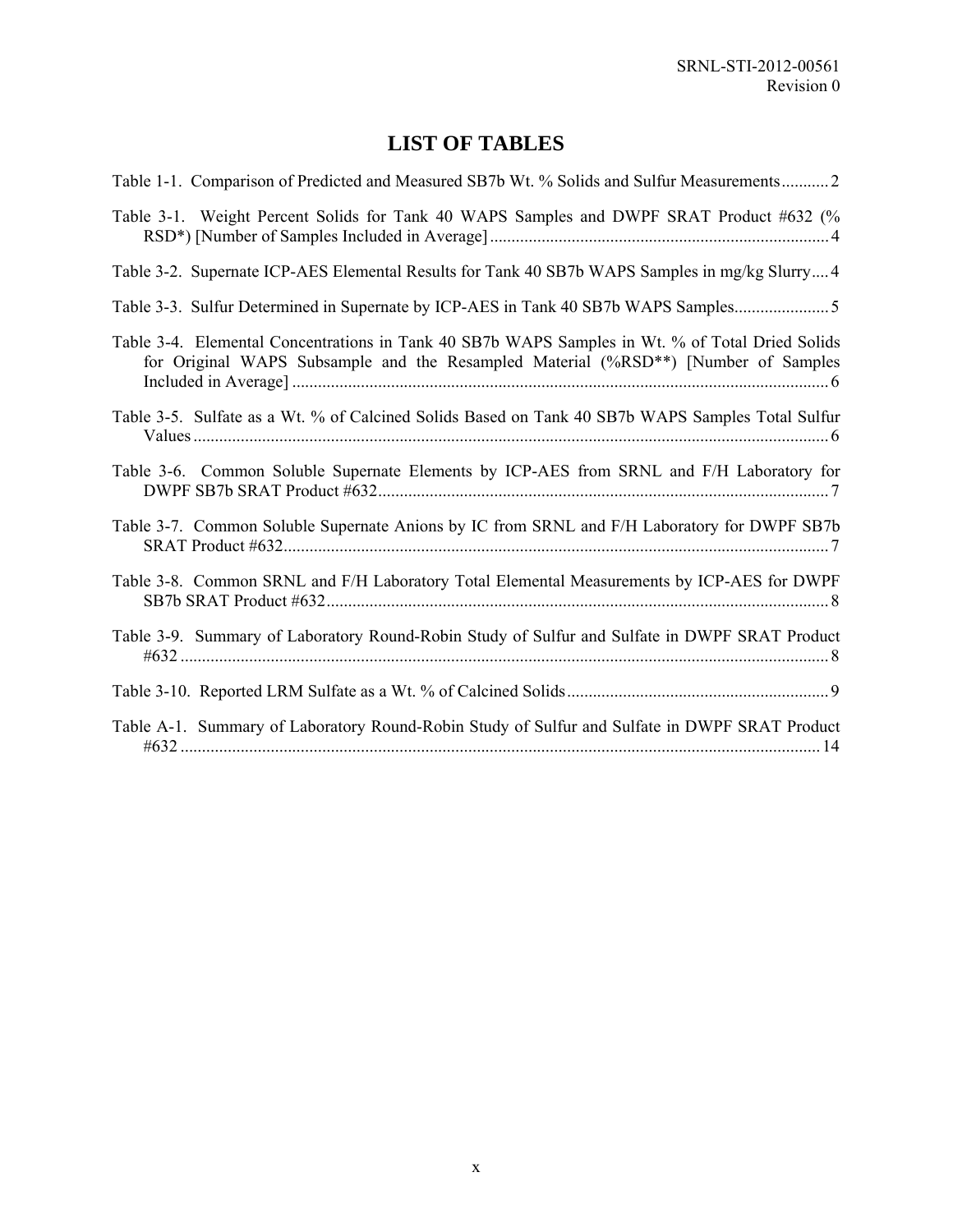## **LIST OF ABBREVIATIONS**

| AA             | Atomic Absorption Spectroscopy                            |
|----------------|-----------------------------------------------------------|
| AD             | <b>Analytical Development</b>                             |
| <b>CV-AA</b>   | Cold Vapor Atomic Absorption Spectroscopy                 |
| <b>DWPF</b>    | Defense Waste Processing Facility                         |
| IC             | Ion Chromatography                                        |
| <b>ICP-AES</b> | Inductively Coupled Plasma – Atomic Emission Spectroscopy |
| <b>ICP-MS</b>  | Inductively Coupled Plasma - Mass Spectrometry            |
| Kg             | Kilogram                                                  |
| L              | Liter                                                     |
| <b>LRM</b>     | Low-Activity Reference Material                           |
| <b>MRL</b>     | Method Reporting Limit                                    |
| mg             | Milligram                                                 |
| mL             | Milliliter                                                |
| <b>NA</b>      | Not Applicable                                            |
| <b>RSD</b>     | <b>Relative Standard Deviation</b>                        |
| SB7a           | Sludge Batch 7a                                           |
| SB7b           | Sludge Batch 7b                                           |
| <b>SME</b>     | <b>Slurry Mix Evaporator</b>                              |
| <b>SRAT</b>    | Sludge Receipt and Adjustment Tank                        |
| <b>SRNL</b>    | Savannah River National Laboratory                        |
| <b>SRR</b>     | Savannah River Remediation                                |
| <b>SRS</b>     | Savannah River Site                                       |
| <b>TTR</b>     | <b>Technical Task Request</b>                             |
| <b>WAPS</b>    | Waste Acceptance Product Specifications                   |
| <b>WSE</b>     | Waste Solidification Engineering                          |
| Wt. $%$        | Weight percent                                            |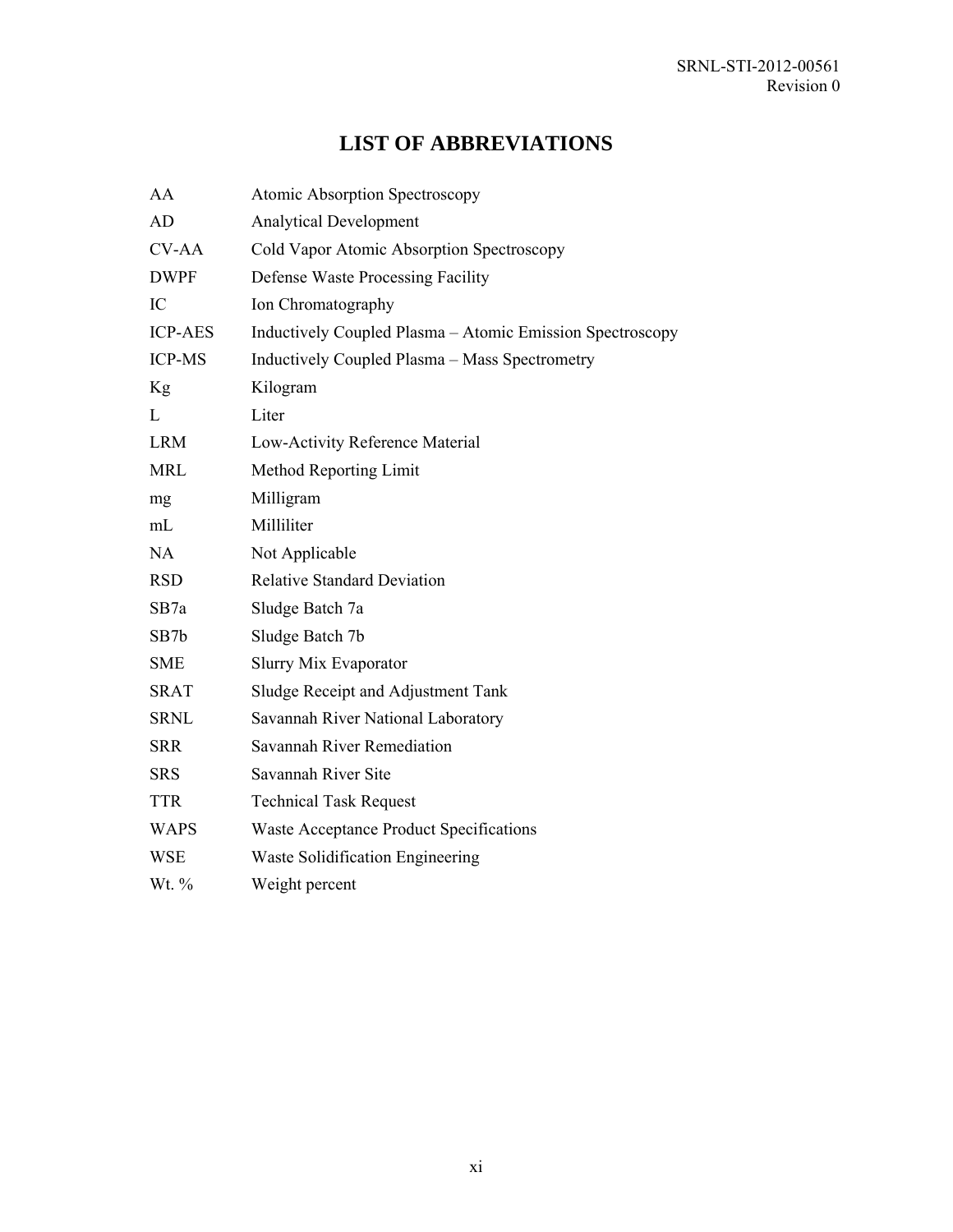#### **1.0 Introduction**

This report was requested via an email amendment<sup>1</sup> to the Technical Task Request (TTR)<sup>2</sup> for the Sludge Batch (SB7b) Qualification effort. This work was initiated as a result of interest in the reported sulfur (S) content of the SB7b Waste Acceptance Product Specifications (WAPS) sample<sup>3</sup>. More insoluble S was observed in this sample than in previously reported blend and confirmation samples<sup>4,5,6</sup>. Table 1-1 summarizes the values for weight percent (wt. %) solids and S reported in the Tank 40 SB7a WAPS sample, the Tank 51 SB7b July 2011 Confirmation sample, the Tank 51 SB7b Sept. 2011 Confirmation sample, the predicted Tank 40 SB7b WAPS sample composition, and the reported values in the original SB7b WAPS material.

The terminology used throughout this report is important to understanding the work and conclusions made in the report. Ion chromatography (IC) currently reports only the soluble portion of S present as sulfate. Inductively coupled plasma – atomic emission spectroscopy (ICP-AES) measures the amount of S present in a sample. The source of that sample leads to further distinctions. "Total S" refers to a value derived from complete digestion of a slurry sample and measurement of the resulting solution by ICP-AES. "Total Soluble S" refers to a value derived from ICP-AES analysis of a supernate solution which has been separated from the sludge solids prior to analysis. "Soluble S" refers to a value derived from IC measurement of  $SO_4^2$  expressed on a S basis. The term "Soluble Sulfate" may also be used to designate an IC measured  $SO_4^2$  value.

The predicted SB7b data in Table 1-1 is based on the SB7a WAPS data and the Sept. 2011 SB7b Confirmation sample data using the gallons of material reported for the transfer between Tank 51 and Tank 40 and the existing heel of Tank 40 at the time of the transfer. A range is given for the insoluble solids because the calculation was done based both on volume and on mass of insoluble solids transferred. One observation that should be noted is that the total S value in the SB7a WAPS sample (0.23 wt. % TS) cannot be less than the soluble S value (0.30 wt. % TS) determined from  $SO_4^2$  measured by ion chromatography (IC). This reported total S value had a %RSD of 14, indicating there was a large amount of scatter in the replicate measurements possibly as a result of being near the detection limit for sulfur.

If one takes the soluble S value for the SB7a WAPS material and the higher soluble S value for the Sept. 2011 SB7b Confirmation sample and predicts the soluble S as a wt. % TS, the resulting value lies between the soluble S and total S values reported for the original SB7b WAPS subsample. However, the predicted total S value is considerably below that reported for the original SB7b WAPS subsample.

Another observation for this previously published data from the July 2011 SB7b Confirmation sample is that the total soluble S was 17% higher than either the total S or soluble S measured for the sample. A total soluble S value higher than the soluble S measurement was also seen in the SB7b WAPS sample. These results hint that the actual total S for this July 2011 sample may actually be higher than reported.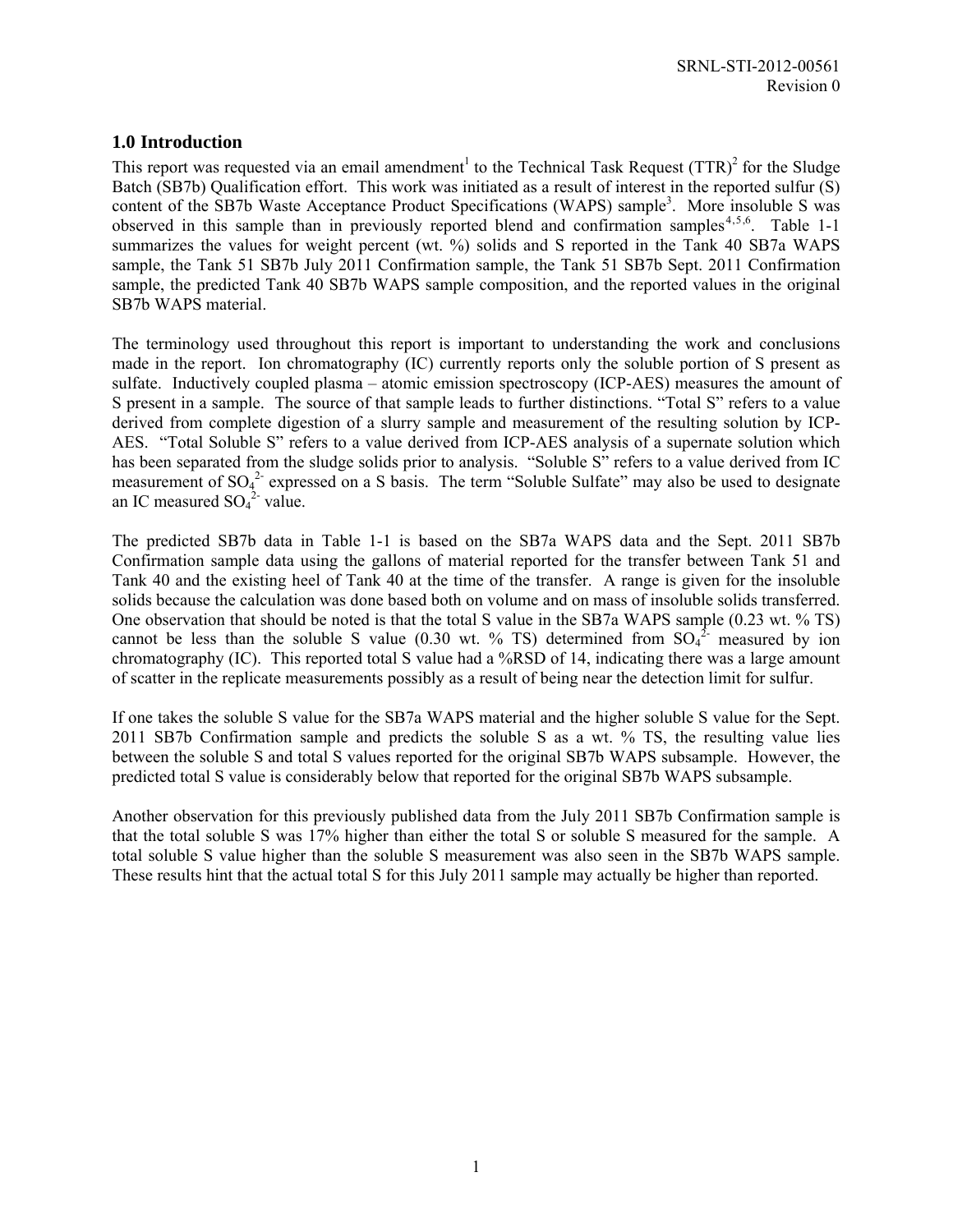| <b>Property</b>                         | SB7a<br>WAPS <sup>6</sup> | SB7b<br>Confirmation <sup>4</sup><br><b>July 2011</b> | SB7b<br>Confirmation <sup>5</sup><br><b>Sept 2011</b> | SB7b<br>Tank 40<br>Cells Prep <sup>7</sup> | SB7b<br><b>Predicted</b> | SB7b<br><b>WAPS</b><br>Original $3$ |
|-----------------------------------------|---------------------------|-------------------------------------------------------|-------------------------------------------------------|--------------------------------------------|--------------------------|-------------------------------------|
| <b>Total Solids</b>                     | 17.2                      | 18.2                                                  | 20.4                                                  | 16.1                                       | 18.0                     | 15.6                                |
| Calcined Solids                         | 13.5                      | 14.8                                                  | 16.5                                                  | 11.8                                       | NA                       | 12.5                                |
| <b>Dissolved</b><br>Solids <sup>a</sup> | 5.4                       | 14.2                                                  | 8.3                                                   | 6.1                                        | 6.1                      | 5.5                                 |
| Insoluble Solids                        | 12.5                      | 4.7                                                   | 13.2                                                  | 10.6                                       | $12.6 - 12.7$            | 10.8                                |
| Soluble Solids <sup>b</sup>             | 4.7                       | 13.5                                                  | 7.2                                                   | 5.5                                        | 5.3                      | 4.9                                 |
| Total S<br>Wt. % TS                     | 0.23                      | 1.2                                                   | 0.54                                                  | 0.46                                       | 0.30                     | 0.49                                |
| Total Soluble S<br>Wt. % TS             | NA                        | 1.4                                                   | NA                                                    | NA                                         | NA                       | 0.40                                |
| Soluble S<br>Wt. % TS                   | 0.30                      | 1.2                                                   | 0.56                                                  | 0.37                                       | 0.36                     | 0.31                                |

**Table 1-1. Comparison of Predicted and Measured SB7b Wt. % Solids and Sulfur Measurements** 

\* Parenthetical %RSD values are relative to the true calculated averages of the quantities in the table, while the average values reported have been rounded off to a reasonable number of significant figures.

<sup>a</sup> Also known as Uncorrected Soluble Solids

**b** Also known as Corrected Soluble Solids

The SB7b Cells Prep<sup>7</sup> is a characterization of a blend of Tanks 7, 51 (SB7a), and H Canyon Pu solution, washed to an anticipated April 2011 Tank Farm projection (i.e., the Tank 51 SB7b Qualification Sample), blended with a portion of SB7a Tank 40 WAPS material. The resulting sludge blend showed a larger projected total S composition than the later SB7b Predicted value shown in the table, and it's total S value more closely matches the original SB7b WAPS determination. The glass produced from this study also provided a measureable S value which will be discussed in the context of future work later in this report.

During meetings with the Defense Waste Processing Facility (DWPF), the Savannah River National Laboratory (SRNL) was asked to re-sample the received SB7b WAPS material for wt. % solids, perform an aqua regia digestion and analyze the digested material by ICP-AES, as well as re-examine the supernate by ICP-AES. The new analyses were requested in order to provide confidence that the initial analytical subsample was representative of the Tank 40 sample received and to replicate the S results obtained on the initial subsample collected. The ICP-AES analyses for S were examined with both axial and radial detection of the sulfur ICP-AES spectroscopic emission lines to ascertain if there was any significant difference in the reported results. The outcome of this second subsample of the Tank 40 WAPS material is the first subject of this report.

After examination of the data from the new subsample of the SB7b WAPS material, which is described in detail later in Section 3.1, a team of DWPF and SRNL staff looked for ways to address the question of whether there was in fact insoluble S that was not being accounted for by IC analysis. The question of how much S is reaching the melter was thought best addressed by examining a DWPF Slurry Mix Evaporator (SME) Product sample, but the significant dilution of sludge material, containing the S species in question, that results from frit addition was believed to add additional uncertainty to the analysis of SME Product material. At the time of these discussions it was believed that all S present in a Sludge Receipt and Adjustment Tank (SRAT) Receipt sample would be converted to  $SO_4^2$  during the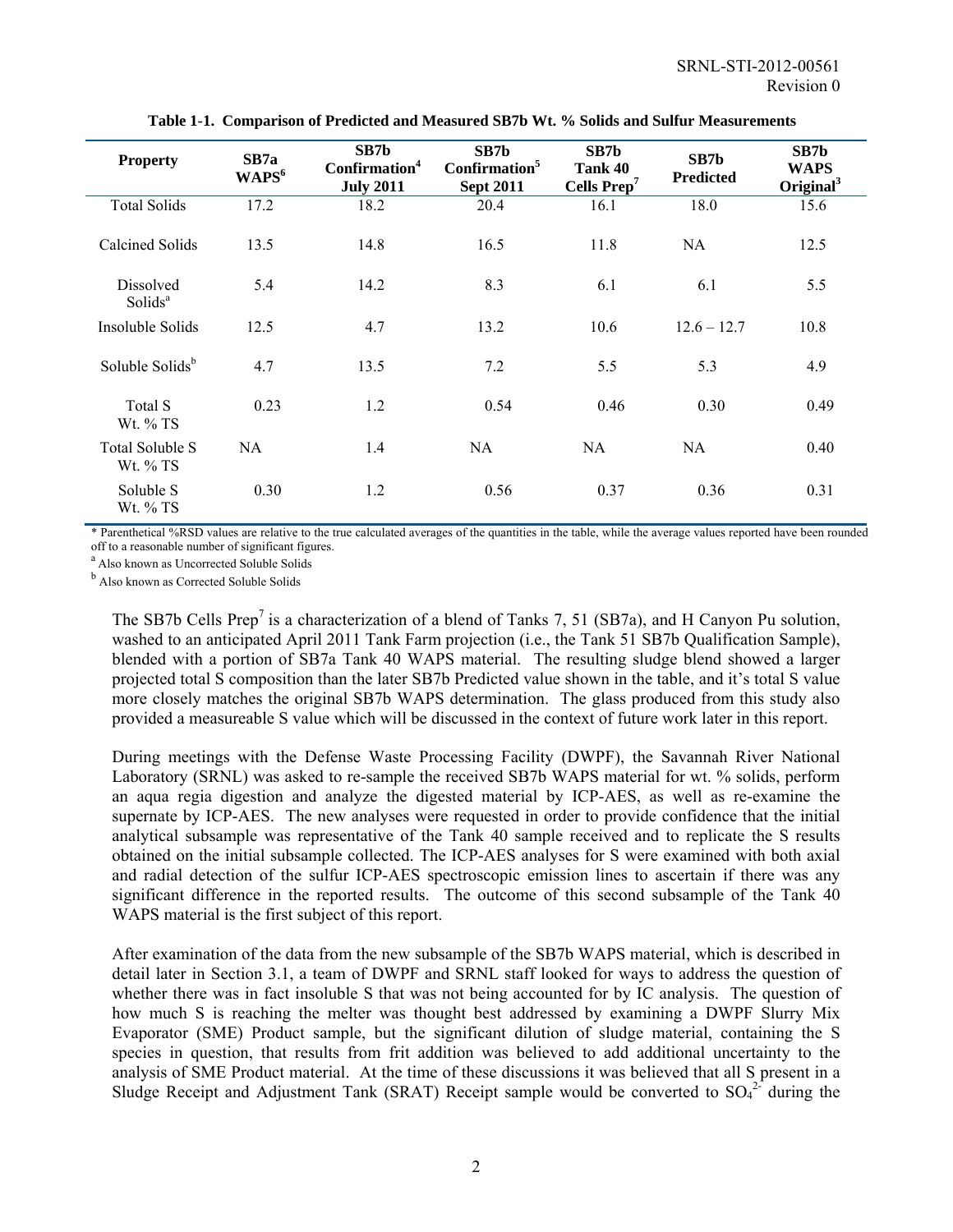course of the SRAT cycle. A SRAT Product sample would not have the S dilution effect resulting from frit addition, and hence, it was decided that a DWPF SRAT Product sample would be obtained and submitted to SRNL for digestion and sample preparation followed by a round-robin analysis of the prepared samples by the DWPF Laboratory, F/H Laboratories, and SRNL for S and sulfate. The results of this round-robin analytical study are the second subject of this report.

#### **2.0 Experimental Procedure**

#### 2.1 Second Subsample of Tank 40 SB7b WAPS Material

The initial receipt, handling, and subsampling of the SB7b WAPS sample has been described<sup>3</sup>. The sample labeled "HTF-40-12-10 Tank 40 SB7b WAPS" was mixed with a spatula to suspend any packed solids at the bottom of the sample. A mixer motor was set up and the sample was vortex mixed with a clean shaft/blade for 30 minutes to ensure the suspension of any solids at the bottom of the container. The shaft speed was set so as to show evidence of sludge movement along the side of the container. The mixer was stopped and both ends of clean Tygon® tubing attached to a peristaltic pump were inserted into the sludge and the material recirculated through the tubing for two minutes. The exit end of the Tygon® tube was then inserted into a subsample bottle with the metal dip leg end remaining in the main sample container positioned approximately halfway up the sludge layer from the bottom. A 533.70 g subsample of the Tank 40 SB7b WAPS material was collected for the analyses.

The subsample was prepared and analyzed in quadruplicate. Total solids and density on the slurry sample were determined. A 0.45 µm disposable filter cup was used to collect supernate for dissolved solids, density, and ICP-AES analysis. Approximately 10 g of supernate was diluted with  $1M HNO<sub>3</sub>$  to a final volume of 50 mL for soluble elemental analysis by ICP-AES. Approximately 0.25 g of total solids was digested with aqua regia and diluted to a final volume of 100  $m\tilde{L}^8$  for total elemental analysis by ICP-AES.

#### 2.2 Round-Robin Analyses of DWPF SB7b SRAT Product #632

DWPF collected a 200 mL doorstop of SRAT Product #632 and transferred this material to the SRNL Shielded Cells. The doorstop material was transferred to a 250 mL polyethylene bottle and allowed to settle overnight. Supernate from the transferred material was used to rinse the doorstop and the rinsate was added to the initially collected material. A total of 241.30 g of SRAT Batch #632 was received. The material was thick, but not clumpy.

The sample was prepared and analyzed in quadruplicate. Total solids and density on the slurry sample were determined. A 0.45 µm disposable filter cup was used to collect supernate for dissolved solids, density, and ICP-AES analysis. Approximately 10 g of supernate was diluted with  $1M HNO<sub>3</sub>$  to a final volume of 50 mL for soluble elemental analysis by ICP-AES. Additionally, approximately 10 g of slurry was diluted with deionized H<sub>2</sub>O to a final volume of 50 mL and then filtered through a 0.45 µm filter to remove remaining solids prior to IC analysis. Approximately 1.25 g of slurry was digested with aqua regia and diluted to a final volume of 100  $mL^8$  for total elemental analysis by ICP-AES. Another 1.25 g of slurry was dried and then digested with  $Na<sub>2</sub>O<sub>2</sub>/NaOH$ . The digest was taken up in deionized H<sub>2</sub>O to a final volume of 100 mL for determination of  $SO_4^2$  by IC.

#### **3.0 Results and Discussion**

#### 3.1 Second Subsample of Tank 40 SB7b WAPS Material

The initial concern was that if the original WAPS subsample was low in insoluble solids and therefore supernate rich, the amount of S could be elevated in the sample. A careful resampling of the original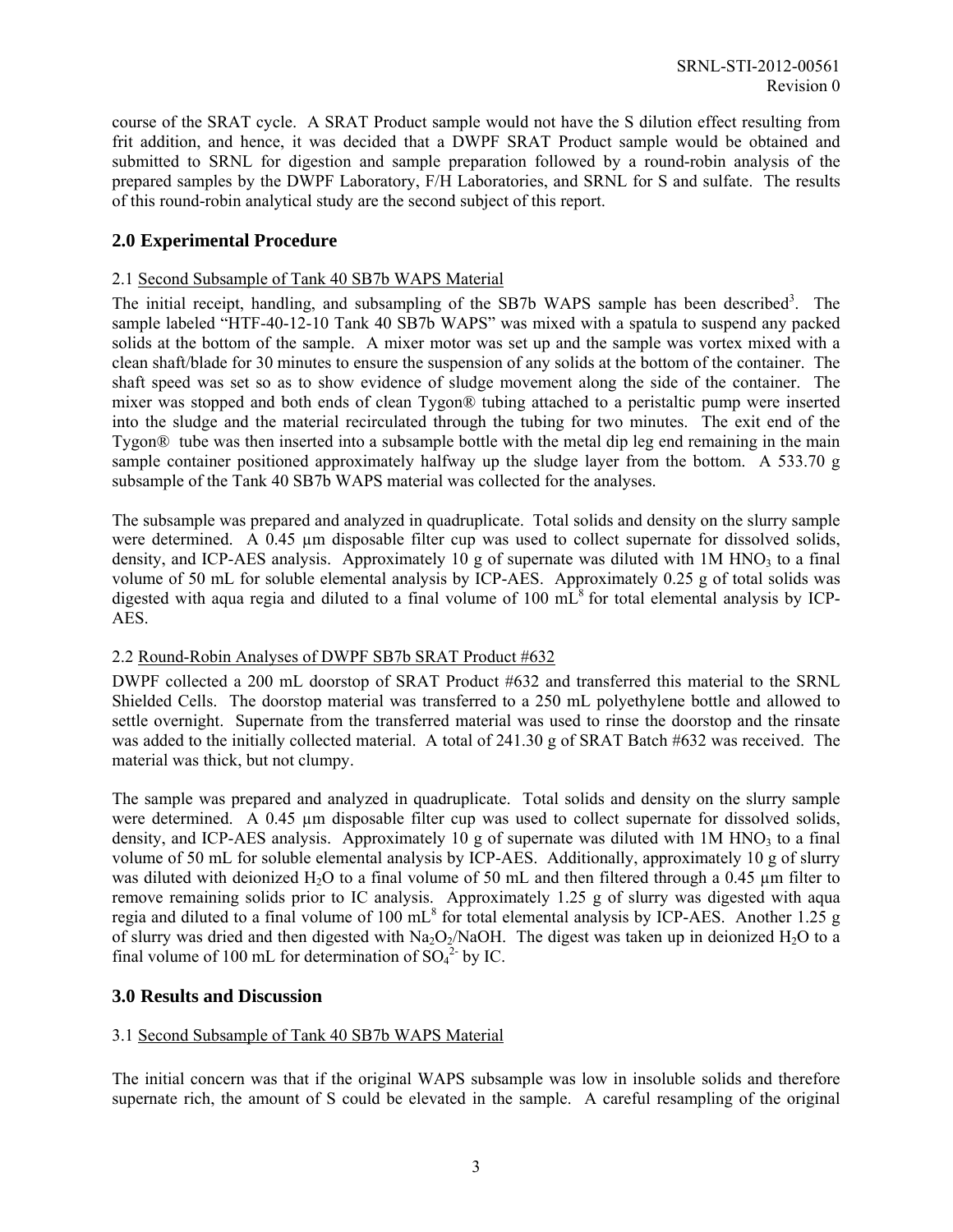WAPS sample was undertaken as described in the Experimental section. Comparing the insoluble solids determined for each of these samples in Table 3-1 shows that the insoluble solids value did not change between the initially reported value<sup>3</sup> and that obtained here. The fourth column of Table 3-1 provides the solids data determined for DWPF SRAT Batch #632 which will be discussed in the Section 3.2 of this report.

| <b>Property</b>               | <b>Original WAPS</b> | <b>Resampled</b><br><b>WAPS</b> | <b>DWPF SRAT</b><br>#632 |
|-------------------------------|----------------------|---------------------------------|--------------------------|
| <b>Total Solids</b>           | $15.64(0.2)$ [4]     | $16.05(0.3)$ [4]                | $20.27(0.8)$ [4]         |
| Calcined Solids               | $12.50(2.8)$ [4]     | NA                              | 14.85 $(0.6)$ [4]        |
| Dissolved Solids <sup>a</sup> | 5.48 $(0.2)$ [4]     | 5.93 $(0.8)$ [4]                | 9.47(0.4)[4]             |
| Insoluble Solids              | 10.75                | 10.76                           | 11.93                    |
| Soluble Solids <sup>b</sup>   | 4.89                 | 5.29                            | 834                      |

| Table 3-1. Weight Percent Solids <sup>9</sup> for Tank 40 WAPS Samples and DWPF SRAT Product |
|----------------------------------------------------------------------------------------------|
| #632 (% RSD*) [Number of Samples Included in Average]                                        |

\* Parenthetical %RSD values are relative to the true calculated averages of the quantities in the table, while the average values reported have been rounded off to a reasonable number of significant figures.<br><sup>a</sup> Also known as Uncorrected Soluble Solids

**b** Also known as Corrected Soluble Solids

The supernate samples sent for ICP-AES were analyzed twice radially for a full suite of elements and once axially for sulfur. The results of these analyses, for those elements measured above their detection limit, are given in Table 3-2 along with those reported for the original subsample. Within the uncertainty of the measurements, the new determinations for the soluble elemental species as well as the determination of S via axial mode detection yield the same results as those reported in the WAPS Chemical Characterization report<sup>3</sup>.

| Original<br><b>SB7b WAPS</b> | <b>Resampled</b><br><b>SB7b WAPS</b> | <b>Resampled</b><br><b>SB7b WAPS</b> | <b>Resampled</b><br><b>SB7b WAPS</b><br><b>Axial</b> |
|------------------------------|--------------------------------------|--------------------------------------|------------------------------------------------------|
| $820(0.1)$ [4]               | 788 (0.3) [4]                        | $811(1.7)$ [4]                       | <b>NA</b>                                            |
| NA                           | $3.37(2.0)$ [4]                      | $3.82(1.5)$ [4]                      | NA                                                   |
| $3.97(3.6)$ [4]              | $2.31(9.8)$ [4]                      | $2.11(10)$ [4]                       | NA.                                                  |
| 19.6 $(0.6)$ [4]             | 19.1 $(0.5)$ [4]                     | 19.3 $(0.6)$ [4]                     | NA.                                                  |
| $0.513(12)$ [2]              | 5.89 (NA) $[1]$                      | 0.847(8.5)[2]                        | NA.                                                  |
| 62.8 $(17)$ [3]              | 42.9 $(2.9)$ [4]                     | 58.5 (8.5) [4]                       | NA                                                   |
| NA.                          | $0.0486(17)$ [3]                     | $0.0441(14)$ [3]                     | NA.                                                  |
| 4.05(9.7)[2]                 | 3.61 $(4.6)$ [4]                     | 3.75(6.6)[4]                         | NA.                                                  |
| 19200 (0.5) [4]              | 18500 (0.4) [4]                      | 18800 (1.3) [4]                      | NA                                                   |
| NA.                          | 11.1 $(4.6)$ [4]                     | $12.1(3.8)$ [4]                      | NA.                                                  |
| 632 $(3.1)$ [4]              | 615 (4.5) [4]                        | $610(1.6)$ [4]                       | 629 $(1.7)$ [4]                                      |
| NA.                          | $0.419$ (NA) [1]                     | $0.374$ (NA) [1]                     | NA                                                   |
|                              | Radial <sup>3</sup>                  | Radial-1                             | Radial-2                                             |

**Table 3-2. Supernate ICP-AES Elemental Results for Tank 40 SB7b WAPS Samples in mg/kg Slurry (%RDS) [Number of Samples Included in Average]** 

 $NA \equiv not measured or below the detection limit$ 

\* Parenthetical %RSD values are relative to the true calculated averages of the quantities in the table, while the average values reported have been rounded off to a reasonable number of significant figures.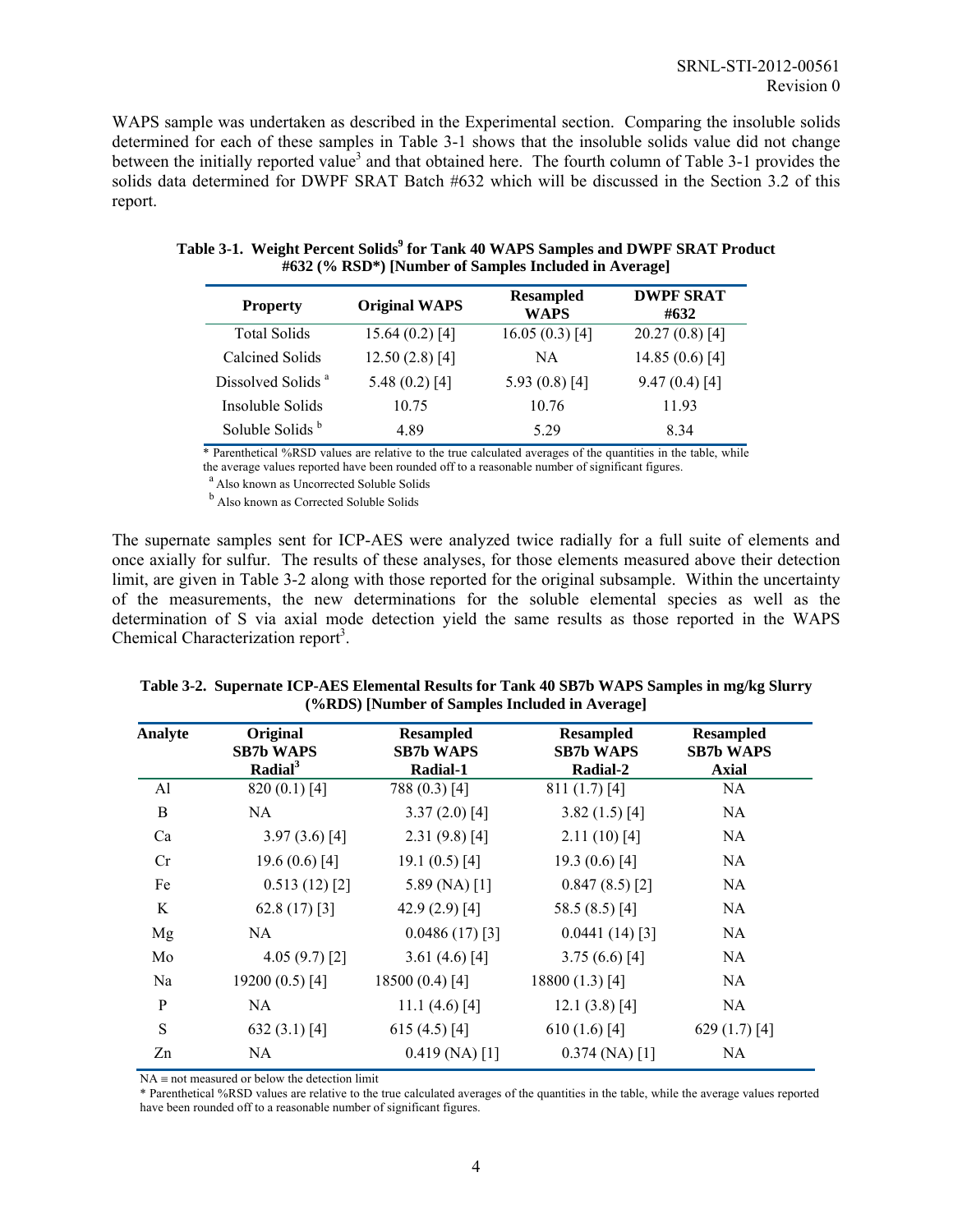The S results reported in Table 3-2 have been converted to S as a weight percent of total dried solids (wt. % TS) and  $SO_4^2$  as a weight percent of calcined solid (wt. % CS) in Table 3-3. These values will be useful when comparing the results of the Tank 40 WAPS sample with those obtained from the DWPF SRAT Product Sample in Section 3.2.

| Analyte             | <b>Original</b><br><b>SB7b WAPS</b><br>Radial | <b>Resampled</b><br><b>SB7b WAPS</b><br>Radial-1 | Resampled<br><b>SB7b WAPS</b><br>Radial-2 | <b>Resampled</b><br><b>SB7b WAPS</b><br><b>Axial</b> |
|---------------------|-----------------------------------------------|--------------------------------------------------|-------------------------------------------|------------------------------------------------------|
| S(wt. % TS)         | 0.407                                         | 0.396                                            | 0.392                                     | 0.405                                                |
| $SO_4^2$ (wt. % CS) | 1.52                                          | 147                                              | 1.46                                      | 1.51                                                 |

**Table 3-3. Sulfur Determined in Supernate by ICP-AES in Tank 40 SB7b WAPS Samples** 

Data from the analysis of the aqua regia digestions of the resampled SB7b WAPS material appears in Table 3-4. It should be noted that the initial data set represents a combination of aqua regia and peroxide fusion digestion results, whereas only the aqua regia digestion was performed on the resampled material. Additionally, the list of elements has been reduced to remove elements originally determined by atomic absorption (AA) or cold vapor atomic absorption (CV-AA) spectroscopies. Elements originally determined by inductively coupled plasma – mass spectrometry (ICP-MS) including Cd, Ce, Gd, La, Pb, Th, and U have been included if they were also reported from the ICP-AES. Nd, for example, is not reported via ICP-AES and therefore is not included in the table.

Agreement between the two data sets is generally excellent with the exception of some trace elements, such as Cr, which could be subject to sampling uncertainties. Variation is seen in K, which is often reported from the AA data, and P, which shows a high %RSD between the replicates in the resampled material. The only major element with a fairly large discrepancy is U, which was previously reported from the ICP-MS data, but even with this difference the reported results for the two samples are still within the  $\pm 10\%$  uncertainty anticipated in the measurements.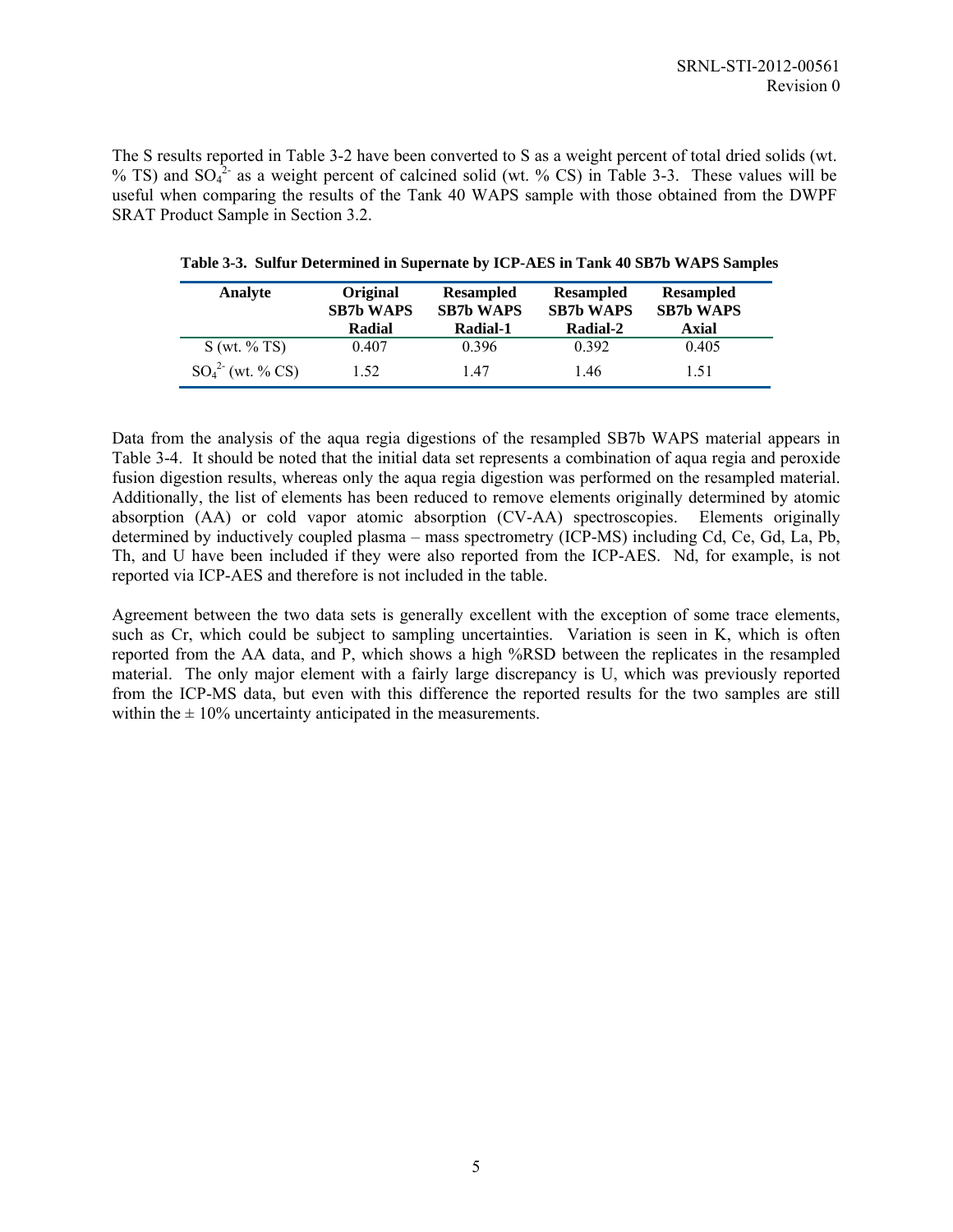| <b>Element</b> | Original<br>$SB7b$ WAPS <sup>3</sup>               | <b>Resampled</b><br><b>SB7b WAPS</b> | <b>Element</b> | Original<br>$SB7b$ WAPS <sup>3</sup> | <b>Resampled</b><br><b>SB7b WAPS</b> |
|----------------|----------------------------------------------------|--------------------------------------|----------------|--------------------------------------|--------------------------------------|
| B              | < 0.016                                            | < 0.0090                             | Mo             | $0.00547(10)$ [2]                    | $0.00632(0.9)$ [4]                   |
| Ba             | $0.0979(1.1)$ [8]                                  | $0.0958(0.3)$ [4]                    | Na             | 14.4 $(0.7)$ [4]                     | 14.2 $(0.6)$ [4]                     |
| Ca             | $0.699(0.6)$ [4]                                   | $0.637(0.2)$ [4]                     | Ni             | $2.69(0.6)$ [8]                      | 2.60(0.6)[4]                         |
| Cd             | $0.0288(4.0)$ [4] <sup>‡</sup>                     | $0.0295(0.3)$ [4]                    | ${\bf P}$      | $0.115(1.1)$ [4]                     | $0.0679(19)$ [4]                     |
| Ce             | $0.135(0.3)$ [4] <sup>‡‡</sup>                     | $0.144(1.0)$ [4]                     | Pb             | $0.0261(5.7)[4]$ <sup>‡</sup>        | 0.0289(2.7)[4]                       |
| Co             | 0.0135(5.5)[8]                                     | $0.0124(1.0)$ [4]                    | ${\bf S}$      | $0.490(1.7)$ [4]                     | $0.486(8.9)$ [4]                     |
| Cr             | $0.0405(1.0)$ [4]                                  | $0.0595(0.9)$ [4]                    | Sb             | < 0.084                              | < 0.13                               |
| Cu             | $0.0437(4.0)$ [8]                                  | $0.415(0.6)$ [4]                     | Sn             | < 0.044                              | < 0.072                              |
| Fe             | 13.9 $(0.5)$ [8]                                   | 13.9 $(0.6)$ [4]                     | <b>Sr</b>      | $0.0443(1.9)$ [8]                    | $0.0450(0.3)$ [4]                    |
| Gd             | $0.0736(1.5)$ [4] <sup>‡</sup>                     | $0.0829(0.4)$ [4]                    | Th             | $1.08(5.8)[4]$ <sup>T</sup>          | $1.12(0.9)$ [4]                      |
| K              | $0.0536(9.1)$ [4]                                  | $0.166(4.5)$ [4]                     | Ti             | $0.0181(6.9)$ [8]                    | 0.0165(1.4)[4]                       |
| La             | $0.0730(1.1)$ [4] <sup><math>\ddagger</math></sup> | $0.0726(0.3)$ [4]                    | U              | 4.78 $(1.9)$ [4] <sup>‡‡</sup>       | $5.20(1.3)$ [4]                      |
| Li             | $0.0247(2.1)$ [8]                                  | $0.0254(0.9)$ [4]                    | $\mathbf V$    | < 0.00037                            | < 0.00066                            |
| Mg             | $0.296(1.8)$ [8]                                   | $0.291(0.2)$ [4]                     | Zr             | $0.176(10)$ [4]                      | $0.187(12)$ [4]                      |
| Mn             | $3.09(0.6)$ [8]                                    | $3.10(0.2)$ [4]                      |                |                                      |                                      |

**Table 3-4. Elemental Concentrations in Tank 40 SB7b WAPS Samples in Wt. % of Total Dried Solids for Original WAPS Subsample and the Resampled Material (%RSD\*\*) [Number of Samples Included in Average]** 

\*\* Parenthetical %RSD values are relative to the true calculated averages of the quantities in the table, while the average values reported have been rounded off to a reasonable number of significant figures.

‡ Calculated from MS data for Cd: Cd-111, Cd-112, Cd-114; I-127; La-139; Gd: Gd-155, Gd-156, Gd-157, Gd-158, Gd-160; Pb: Pb-206, Pb-207, Pb-208; and Th-232, respectively

‡‡ Calculated from the sum of MS data for Ce: Ce-140 and Ce-142; U: U-233, U-234, U-235, U-236 and U-238

The agreement observed for S is excellent between the two samples lending confidence to the value originally reported for the SB7b WAPS sample. Converting the S from a wt.  $\%$  TS basis to SO<sub>4</sub><sup>2</sup> on a wt.% CS basis by using the individually determined wt. % TS values in Table 3-1 for the two samples, but the wt. % CS value determined for the original WAPS subsample, yields the results shown in Table 3-5. If the total S determined from the aqua regia digestions is compared to the soluble S values shown in Table 3-3, 83% of the total S in both samplings of the SB7b WAPS sample is soluble, with the balance presumably an insoluble species that has not yet been identified.

|  |                      | Table 3-5. Sulfate as a Wt. % of Calcined Solids |
|--|----------------------|--------------------------------------------------|
|  |                      | <b>Based on Tank 40 SB7b WAPS Samples Total</b>  |
|  | <b>Sulfur Values</b> |                                                  |

| Original         | <b>Resampled</b> |
|------------------|------------------|
| <b>SB7b WAPS</b> | <b>SB7b WAPS</b> |
| 183              | 187              |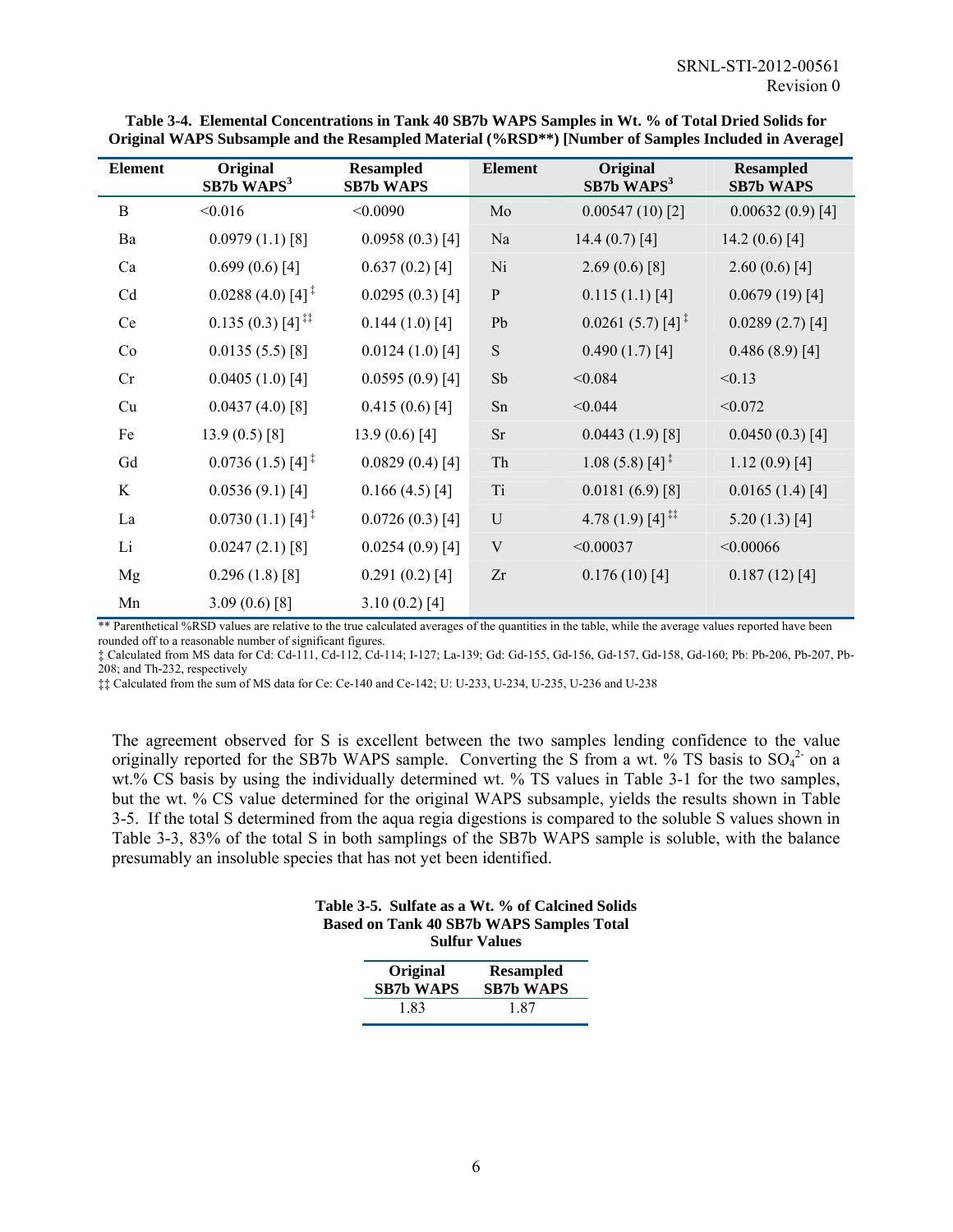#### 3.2 Round-Robin Analyses of DWPF SB7b SRAT Product #632

The wt. % solids data for the DWPF SB7b SRAT Product #632 (henceforth "SRAT #632") was reported in Table 3-1. Only SRNL did a complete elemental suit on both the supernate and aqua regia digested slurry samples, so comparison among the different laboratory results are limited for elements other than sulfur. The common soluble elements determined by ICP-AES and analyzed by both SRNL and F/H Laboratory are given in Table 3-6, while Table 3-7 contains the common soluble anions determined by IC between SRNL and F/H Laboratory. The ICP-AES in F/H Labs was operated axially for all elements reported, whereas the SRNL ICP-AES was only operated axially for the S results reported, other elements were collected radially.

| Analyte | <b>SRNL</b><br>mg/kg slurry | <b>F/H Labs</b><br>mg/kg slurry |
|---------|-----------------------------|---------------------------------|
| Ca      | 20.8                        | 21.9                            |
| Mn      | 133                         | 132                             |
| Na      | 25700                       | 24100                           |
| S       | 650                         | 607                             |

#### **Table 3-6. Common Soluble Supernate Elements by ICP-AES from SRNL and F/H Laboratory for DWPF SB7b SRAT Product #632**

#### **Table 3-7. Common Soluble Supernate Anions by IC from SRNL and F/H Laboratory for DWPF SB7b SRAT Product #632**

| Analyte          | <b>SRNL</b> | <b>F/H Labs</b> |
|------------------|-------------|-----------------|
|                  | Wt.% TS     | Wt.% TS         |
| HCO <sub>2</sub> | 15.3        | 15.0            |
| $Cl^{\dagger}$   | 0.319       | 0.397           |
| NO <sub>3</sub>  | 11.1        | 11.2            |
| $SO_4^2$         | 0.899       | 0.900           |
| $C_2O_4^2$       | 0.116       | 0.110           |

Table 3-8 provides the common elements determined for the total digestion of the SRAT #632 sample. The agreement between the two labs was generally very good. F/H Labs did find more total S than did SRNL, however an average of the three laboratory determinations gives a value of 0.398 wt. % TS, so each lab is within  $\pm 10\%$  of the cross-laboratory average. The results for total and soluble S, as well as total and soluble  $SO_4^2$  are summarized in Table 3-9 and in Appendix A, where the results are presented on other bases.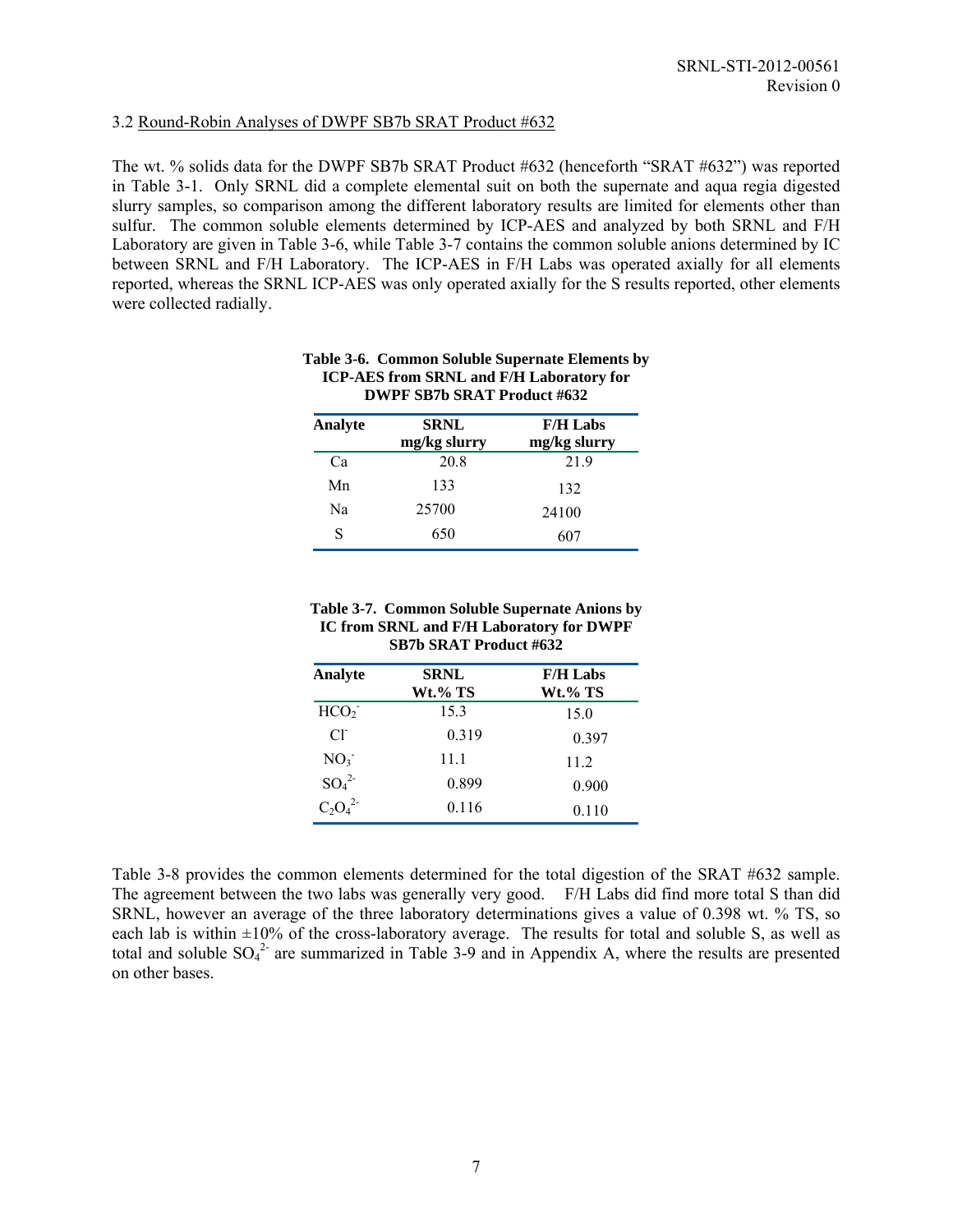| Element | <b>SRNL</b><br><b>Wt. % TS</b> | <b>F/H Labs</b><br><b>Wt.</b> % TS | <b>Element</b> | <b>SRNL</b><br><b>Wt.</b> % TS | <b>F/H Labs</b><br><b>Wt.</b> % TS |
|---------|--------------------------------|------------------------------------|----------------|--------------------------------|------------------------------------|
| Ca      | 0.615                          | 0.625                              | Ni             | 2.58                           | 2.75                               |
| Fe      | 13.7                           | 13.4                               |                | 0.376                          | 0.429                              |
| Mn      | 2.94                           | 2.88                               | Th             | 1.14                           | 1.15                               |
| Na      | 14.0                           | 13.4                               |                |                                |                                    |

#### **Table 3-8. Common SRNL and F/H Laboratory Total Elemental Measurements by ICP-AES for DWPF SB7b SRAT Product #632**

| Table 3-9. Summary of Laboratory Round-Robin    |
|-------------------------------------------------|
| <b>Study of Sulfur and Sulfate in DWPF SRAT</b> |
| Product #632                                    |

| Analysis/Laboratory                                                | S Wt. % TS |
|--------------------------------------------------------------------|------------|
| <b>Total Sulfur Measurement</b>                                    |            |
| $(AR^2/ICP-AES\,axial)$                                            |            |
| SRNL                                                               | 0.376      |
| <b>DWPF</b>                                                        | 0.390      |
| $F/H$ Labs                                                         | 0.429      |
| Average                                                            | 0.398      |
| <b>Total Soluble Sulfur</b>                                        |            |
| <b>Measurement</b><br>(Supernate/ICP-AES)                          |            |
| SRNL (radial)                                                      | 0.296      |
| SRNL (axial)                                                       | 0.321      |
| DWPF (axial)                                                       | 0.287      |
| F/H Labs (axial)                                                   | 0.299      |
| Average (axial)                                                    | 0.302      |
| <b>Soluble Sulfate Measurement</b><br>(Filtered Diluted Slurry/IC) |            |
| SRNL                                                               | 0.300      |
| <b>DWPF</b>                                                        | 0.298      |
| $F/H$ Labs                                                         | 0.300      |
| Average                                                            | 0.299      |
| <b>Total Sulfate Measurement</b><br>$(PF-H2Ob/IC)$                 |            |
| <b>SRNL</b>                                                        | 0.199      |
| <b>DWPF</b>                                                        | 0.017      |
| $F/H$ Labs                                                         | 0.295      |

<sup>a</sup> AR ≡ aqua regia digestion<br><sup>b</sup> PF-H<sub>2</sub>O ≡ peroxide fusion digestion with water uptake

Each laboratory analyzed the samples submitted to them from SRNL utilizing their individual protocols for calibration and instrument check standards. The reproducibility of the results between the laboratories adds additional support that the values reported reflect the likely values for S or  $SO_4^2$  in the samples. In three of the four preparation/analysis combinations, results from all three laboratories agreed to within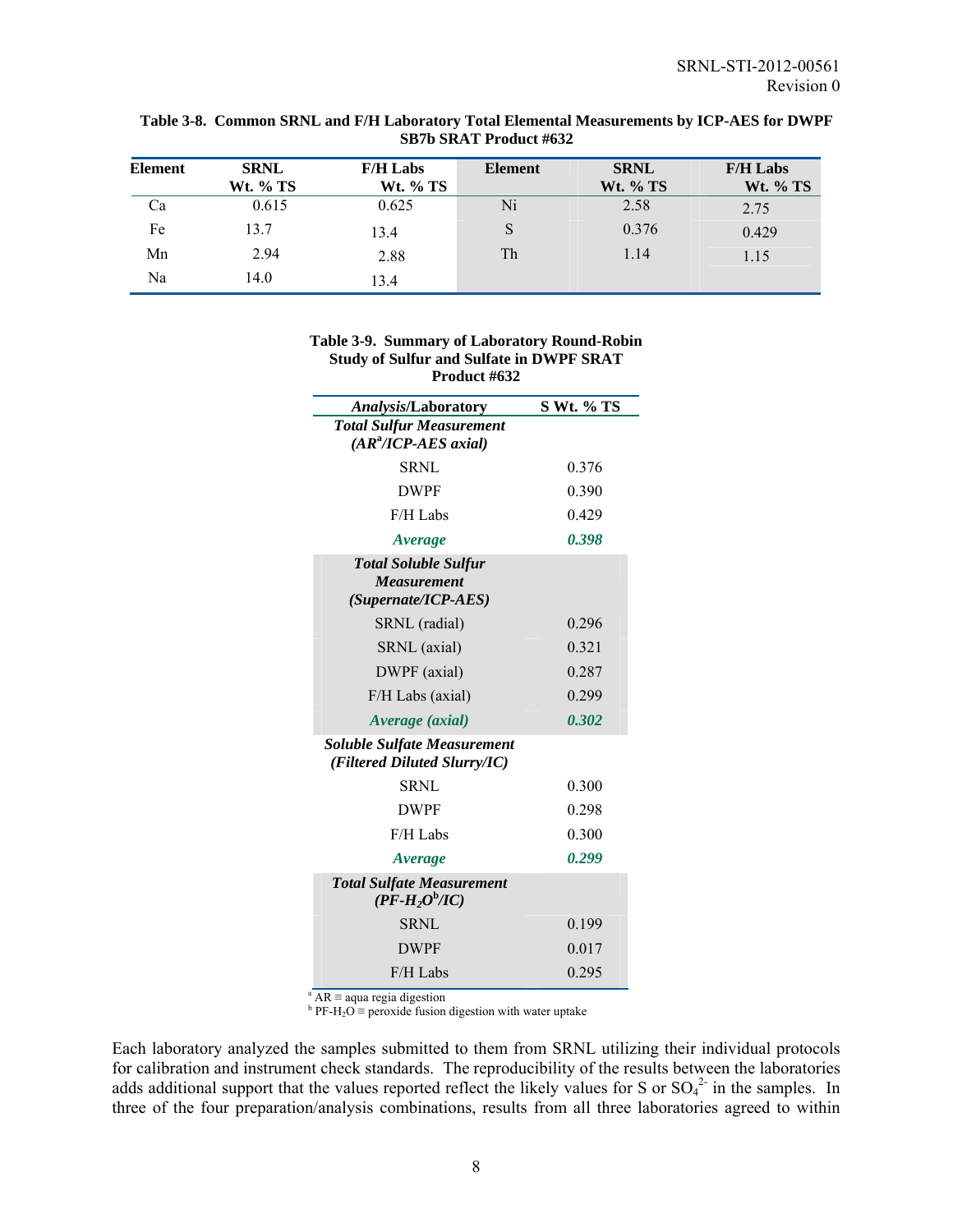$\pm 10\%$  of the average reported value. For the fourth, trial, preparation/analysis, there was considerable variation between the laboratories.

To determine the values in the section of Table 3-9 labeled "Total Sulfur Measurement", the SRAT #632 sample was digested in aqua regia and analyzed by ICP-AES with axial detection to maximize the signal for sulfur. Supernate was diluted into  $1M HNO<sub>3</sub>$  and analyzed by ICP-AES to obtain the results reported in the section labeled "Soluble Sulfur Measurement". Based upon the reported results in these two sections of the table, a difference ranging from 15 – 30% (average 24%) of the S determined by ICP-AES is an insoluble species, which has not yet been identified. The data in the section labeled "Soluble Sulfate Measurement" was obtained from weighted dilutions of slurry into water, which were then filtered and analyzed for  $SO_4^2$  by IC. Comparing the average of the soluble S with the soluble  $SO_4^2$ , both expressed in terms of S as a weight percent of total solids, indicates that essentially no soluble S is present that is not sulfate.

An attempt was made to analyze total S via IC. This instrumental method is desirable for the DWPF laboratory since it generally does not perform an aqua regia digestion on SRAT feed or product samples and the current cold chem digestion<sup>10</sup> performed has too great a dilution factor (5000X) to consistently analyze for the low levels of S usually contained in these sample matrices. For this round-robin study a peroxide fusion with water uptake was employed to produce a digestion matrix compatible with IC, i.e. free of excessive amounts of acid interferants such as  $Cl^-$  and  $NO_3^-$ . To help ascertain the effectiveness of the method a low-activity reference material (LRM) glass<sup>11</sup> was subjected to the same digestion and analysis. The standard value for  $SO_4^2$  as a wt. % of glass reported in LRM is 0.36 (23% RSD), but this value was never obtained via peroxide fusion with water uptake, so it was not possible to ascertain if this method is suitable for this analyte in the reference material. The results of the round-robin study for total sulfate shown in Table 3-9 yielded mixed results. Only F/H Labs reported a S value approaching the expected 0.398 wt. % TS, the average total S value by AR digestion and ICP-AES reported for the SRAT Product #632 samples. Only SRNL reported (as a detection limit) a value close to the expected LRM  $SO_4^2$  value as shown in Table 3-10. If this digestion method is to be considered further, additional method development and verification will be necessary to ascertain if it can yield total S results approaching those determined via the aqua regia digestion and subsequent ICP-AES analysis.

| Analyte     | $S$ wt. % CS | $SO_4^2$ wt. % CS |
|-------------|--------------|-------------------|
| <b>SRNL</b> | < 0.104      | < 0.313           |
| <b>DWPF</b> | 0.012        | 0.036             |
| $F/H$ Labs  | 0.23         | 0.68              |
| Std. Value  | 0.12         | 0.36              |

| Table 3-10. Reported LRM Sulfate as a Wt. % of |  |
|------------------------------------------------|--|
| <b>Calcined Solids</b>                         |  |
|                                                |  |

#### **4.0 Conclusions**

The following conclusions can be drawn from this examination of sampling and S measurements in the Tank 40 SB7b WAPS sample and the DWPF SB7b SRAT Product #632:

1. The initial subsampling of the Tank 40 SB7b WAPS sample was representative of the sample pulled in the tank farm and received by SRNL on January 19, 2012.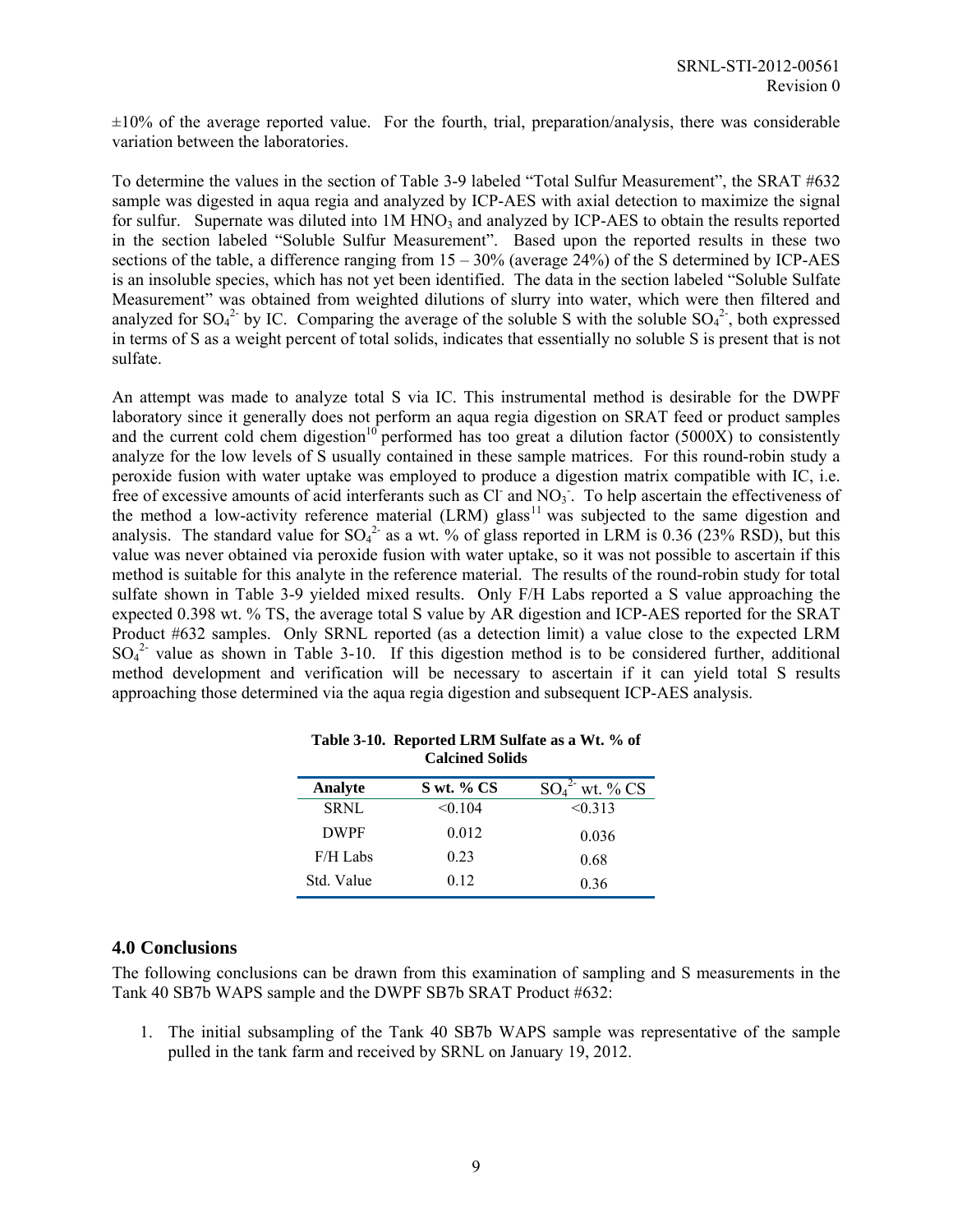- 2. More total S was measured in the original and resampled Tank 40 SB7b WAPS material than was determined in the DWPF SB7b SRAT Product #632 sample. For  $SO_4^2$  on a wt. % calcined solids basis, the WAPS sample yielded 1.83 - 1.87, whereas the SRAT Product #632 sample yielded 1.63, a difference which is close to the  $\pm$  10% uncertainty in the measurements.
- 3. The total S value reported for the initial subsample of the Tank 40 SB7b WAPS material via ICP-AES with radial detection for S was essentially identical to that determined from the re-sampled material via ICP-AES with axial detection for sulfur. This indicates that both viewing positions for the ICP-AES (axial vs. radial) produce acceptable results, with the axial position being more sensitive and having a lower method reporting limit (MRL).
- 4. The DWPF SRAT Product Batch #632 analyzed by SRNL, DWPF, and F/H Laboratories for S and  $SO_4^2$  yielded the same results within  $\pm 10\%$  of the cross-laboratory averages.
- 5. Comparing the average of the soluble S with the soluble  $SO_4^2$ , both expressed in terms of S as a weight percent of total solids, indicates that essentially no soluble S is present that is not sulfate.
- 6. Based on the cross-laboratory average, up to approximately 24% of the total S in the DWPF SRAT Product Batch #632 may be insoluble.
- 7. A method for total S measured as  $SO_4^2$  by IC needs further method development and testing to ascertain its potential to replace the current aqua regia digestion and ICP-AES analysis.
- 8. When there is a concern over the detection limit that is possible with an ICP-AES radial torch configuration or when very low S values are suspected, the measurements should be made with an axial configuration of the torch to improve the sensitivity of the measurements.

#### **5.0 Path Forward**

Two recommendations for possible future work were suggested during discussions between DWPF and SRNL held to review the results reported in this document. The first was to qualitatively identify the insoluble S species (singular or plural) present in these samples. At this time, it is unclear if this/these species can be quantified due to the fact that they collectively represent only 24%, or less, of the relatively small total S in the sample.

The second path of future work was a desire by DWPF to quantify the  $SO_4^2$ -loss in the DWPF melter so as to increase the limit of S in the melter feed. It is known that melter processing results in some volatilization of  $SO_4^2$  and it is believed that the melter bubblers result in greater volatilization of  $SO_4^2$ salt from the melt pool. Another suggestion was to examine the next DWPF pour stream glass sample more carefully for S to determine if a measurable value can be determined – previous samples have yielded results below the detection limit for sulfur.

A couple of observations from previous work are possibly relevant to this discussion of the path forward. The first is from the sample of cells prepared SB7b Tank 40 material<sup>7</sup> (shown in Table 1-1) that was processed into glass and yielded a measurable  $SO_4^2$  value in the glass of 0.345 wt.% at 36% waste loading. This corresponds to  $0.958$  SO<sub>4</sub><sup>2</sup> as a wt% CS and 0.234 S as a wt% TS.<sup>12</sup> Thus compared to the starting material shown in Table 1-1, there was a 50% loss of S during the SRNL simulated DWPF operations. The second observation concerns the rinsates from SB5 and SB6 pour stream glass samples that have been positive for  $SO_4^2$  thus indicating there is S in the melter that is not being incorporated into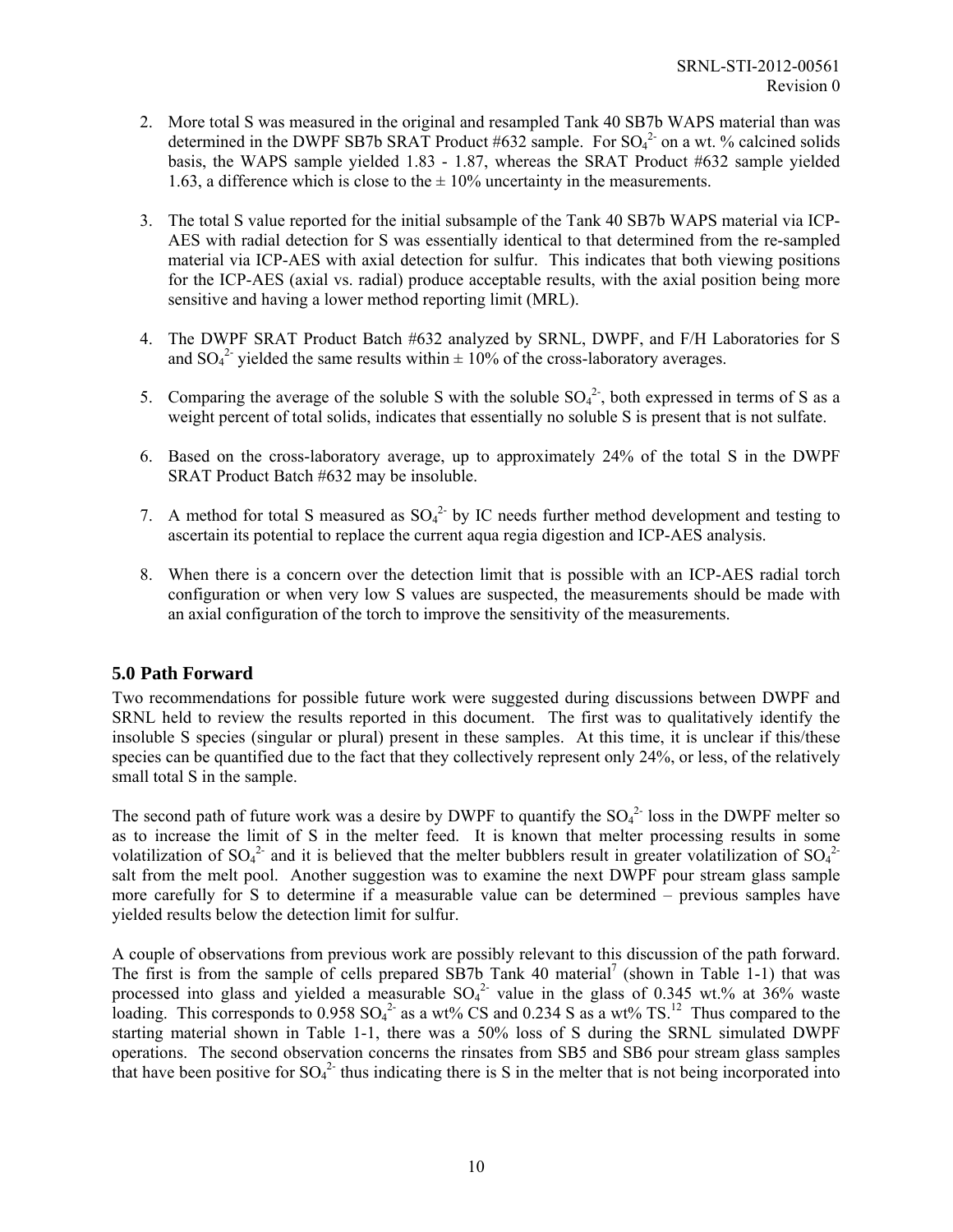the glass matrix or forming on the glass surface upon cooling.<sup>13,14</sup> The latter was observed throughout DWPF cold runs.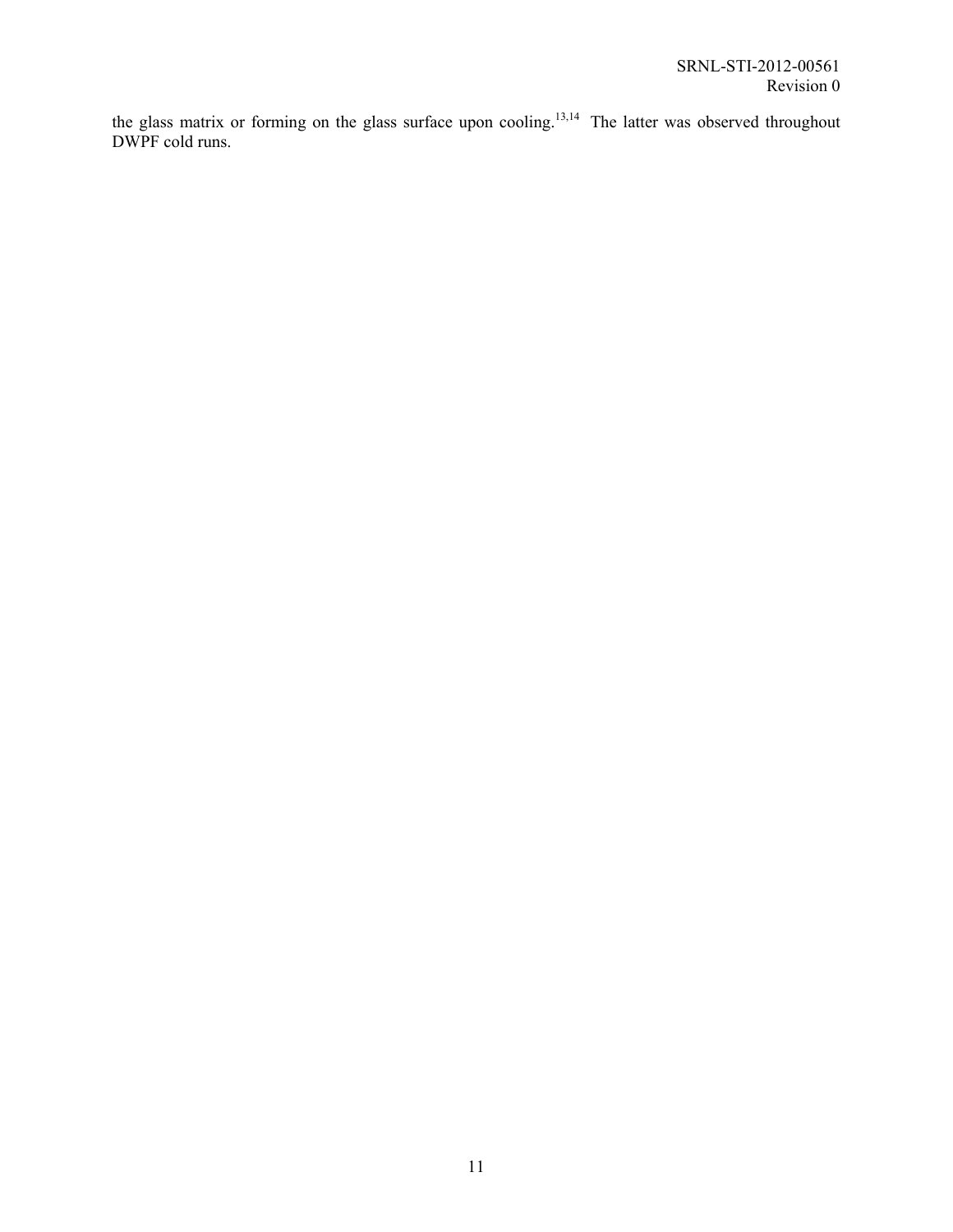#### **6.0 References**

- 1. Fellinger, T. L. "Request for Documenting Sulfate Results", Email, Savannah River Site, Aiken, SC (2012).
- 2. Bricker, J. M. *Sludge Batch 7b Qualification Studies*, HLW-DWPF-TTR-2011-0004, Savannah River Site, Aiken, SC (2011).
- 3. Bannochie, C. J. *Tank 40 Final SB7b Chemical Characterization Results*, SRNL-STI-2012- 00097 Rev. 1, Savannah River Site, Aiken, SC (2012).
- 4. Washington, A. L. *Chemical Characterization Results of the Sludge Batch 7b Tank 51 Confirmation Sample*, SRNL-L3100-2011-00149, Savannah River Site, Aiken, SC (2011).
- 5. Pareizs, J. M. *Stable and Radioactive Constituents in the September 2011 Tank 51 Sludge Batch 7b Confirmation Sample (HTF-51-11-100)*, SRNL-L3100-2011-00189, Savannah River Site, Aiken, SC (2011).
- 6. Reboul, S. H., Click, D. R. *Stable Constituents in SB7a Tank 40 WAPS Sample*, SRNL-L3100-2011-00133, Savannah River Site, Aiken, SC (2011).
- 7. Pareizs, J. M. *Chemical and Fissile Characterization Results of the SRNL Prepared Sludge Batch 7b Tank 51 and Tank 40 Samples*, SRNL-L3100-2011-00128, Savannah River Site, Aiken SC (2011).
- 8. Coleman, C. J. *Aqua Regia Dissolution of Sludge for Elemental Analysis*, Manual L16.1, Procedure ADS-2226, Rev. 9, Savannah River Site, Aiken, SC 29808 (2009).
- 9. Marek, J. C. *Correction Factor for Soluble and Insoluble Solids*, SRTC-PTD-92-0040, Savannah River Site, Aiken, SC (1992).
- 10. Savannah River Remediation, "Cold Chem Preparation", *Analytical Cells System Operating Manual*, SW4-15.201, Section 2.1, Savannah River Site, Aiken, SC (2010).
- 11. Ebert, W. L., Wolf, S. F. An Interlaboratory Study of a Standard Glass for Acceptance Testing of Low-Activity Waste Glass. *J. of Nucl. Mater.* **2000**, 282, 112-124.
- 12. Pareizs, J. M., Billings, A. L., Reboul, S. H., Lambert, D. P., Click, D. R. *Sludge Batch 7b Qualification Activities with SRS Tank Farm Sludge*, SRNL-STI-2011-00548, Savannah River Site, Aiken, SC (2011).
- 13. Johnson, F. C. *Analysis of DWPF Sludge Batch 6 (Macrobatch 7) Pour Stream Glass Samples*, SRNL-STI-2011-00555, Savannah River Site, Aiken, SC (2012).
- 14. Reigel, M. M., Bibler, N. E. *Analysis of Sludge Batch 4 (Macrobatch 5) for Canister S02902 and Sludge Batch 5 (Macrobatch 6) for Canister S03317 DWPF Pour Stream Glass Samples*, SRNL-STI-2010-00435, Savannah River Site, Aiken, SC (2010).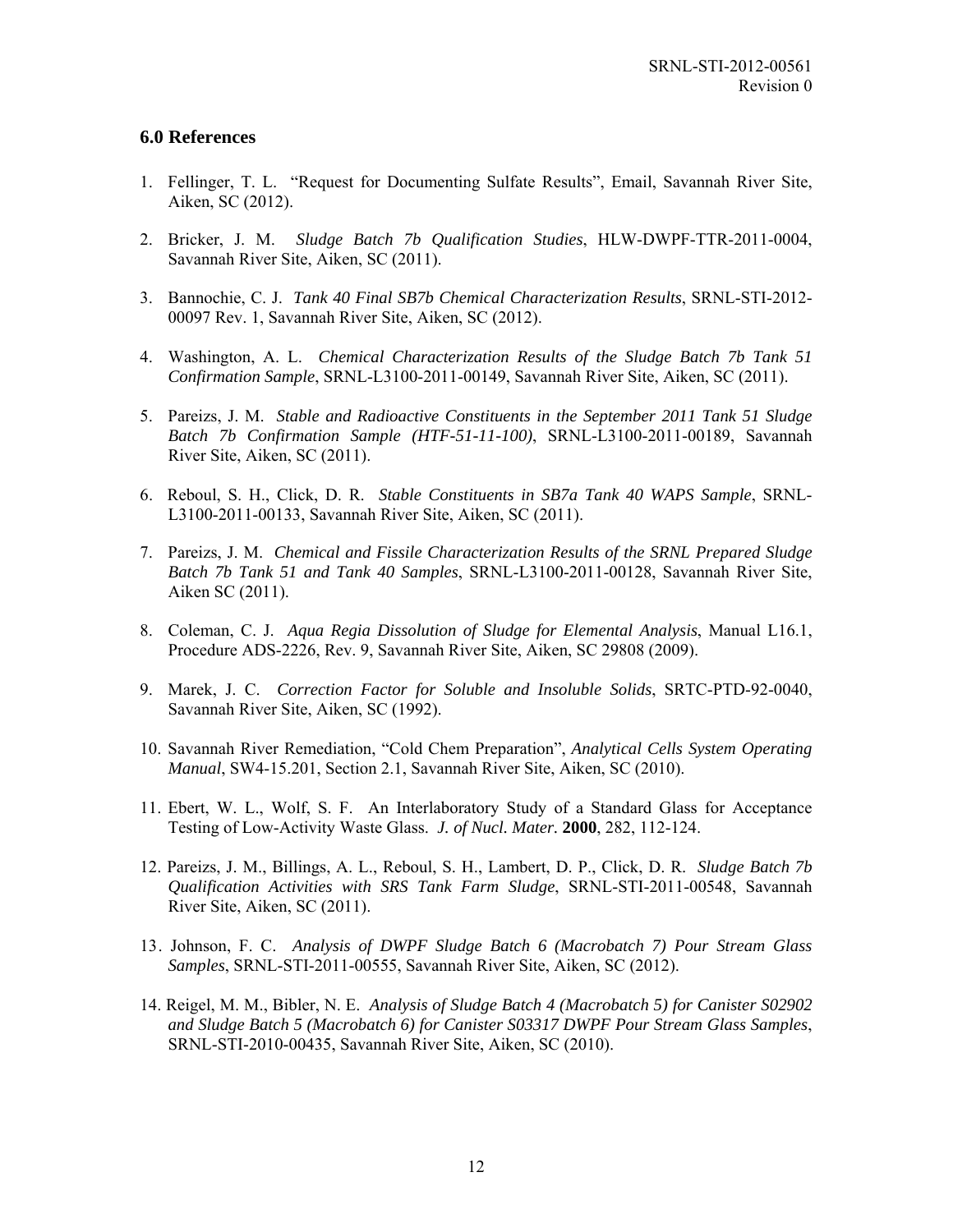**Appendix A**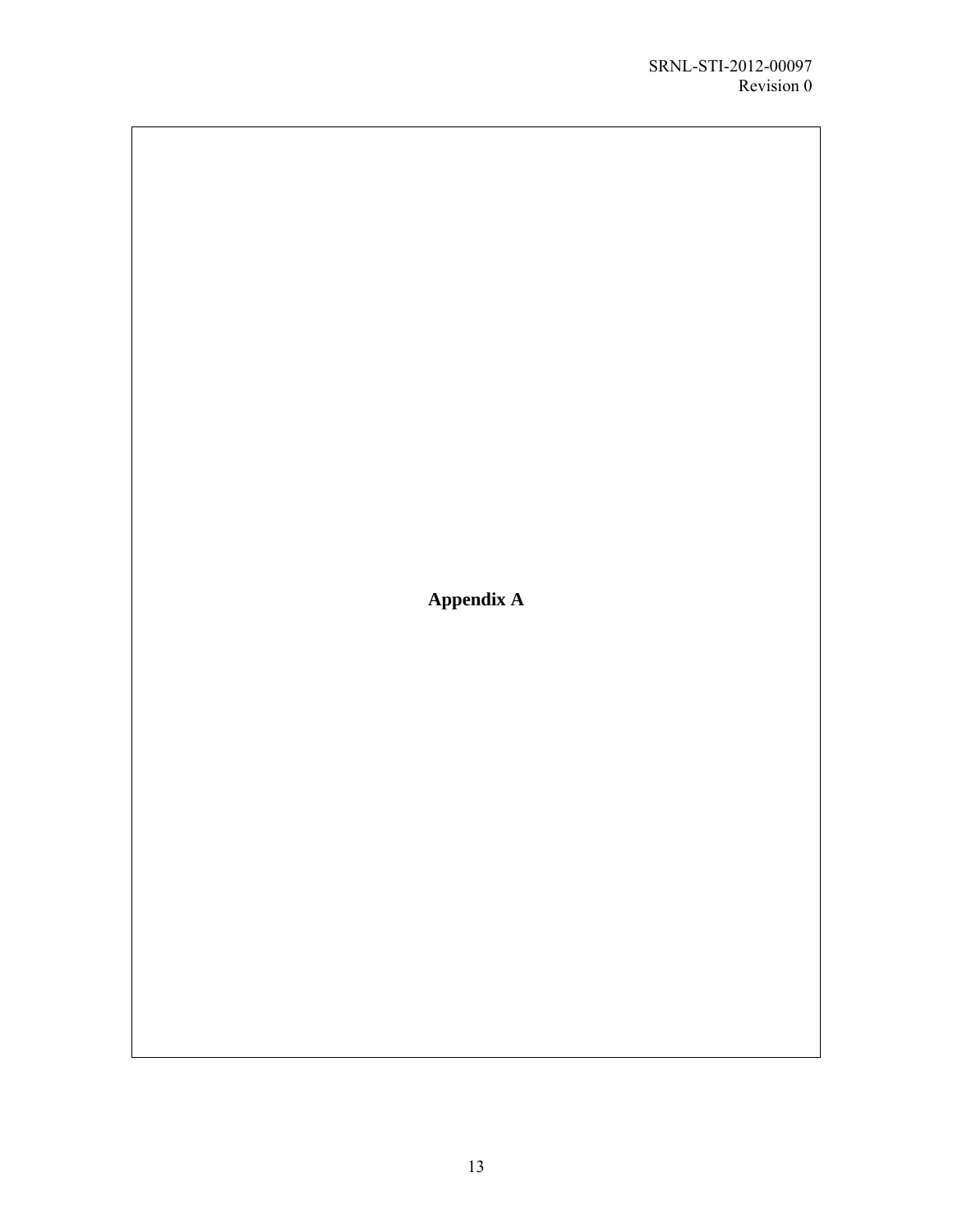| <b>Analysis/Laboratory</b>                                               | S Wt. % CS | $\overline{{\rm SO}_4^2}$ Wt. % TS | $SO42$ Wt. % CS |
|--------------------------------------------------------------------------|------------|------------------------------------|-----------------|
| <b>Total Sulfur Measurement</b><br>(AR <sup>a</sup> /ICP-AES axial)      |            |                                    |                 |
| <b>SRNL</b>                                                              | 0.514      | 1.13                               | 1.54            |
| <b>DWPF</b>                                                              | 0.532      | 1.17                               | 1.59            |
| F/H Labs                                                                 | 0.586      | 1.29                               | 1.76            |
| Average                                                                  | 0.544      | 1.19                               | 1.63            |
| <b>Total Soluble Sulfur</b><br><b>Measurement</b><br>(Supernate/ICP-AES) |            |                                    |                 |
| SRNL (radial)                                                            | 0.404      | 0.888                              | 1.21            |
| SRNL (axial)                                                             | 0.428      | 0.961                              | 1.31            |
| DWPF (axial)                                                             | 0.392      | 0.861                              | 1.18            |
| F/H Labs (axial)                                                         | 0.409      | 0.897                              | 1.22            |
| Average (axial)                                                          | 0.413      | 0.906                              | 1.24            |
| <b>Soluble Sulfate Measurement</b><br>(Filtered Diluted Slurry/IC)       |            |                                    |                 |
| <b>SRNL</b>                                                              | 0.410      | 0.899                              | 1.23            |
| <b>DWPF</b>                                                              | 0.407      | 0.893                              | 1.22            |
| F/H Labs                                                                 | 0.410      | 0.900                              | 1.23            |
| Average                                                                  | 0.409      | 0.897                              | 1.22            |
| <b>Total Sulfate Measurement</b><br>$(PF-H2Ob/IC)$                       |            |                                    |                 |
| <b>SRNL</b>                                                              | 0.272      | 0.597                              | 0.815           |
| <b>DWPF</b>                                                              | 0.024      | 0.052                              | 0.071           |
| F/H Labs                                                                 | 0.403      | 0.885                              | 1.21            |

#### **Table A-1. Summary of Laboratory Round-Robin Study of Sulfur and Sulfate in DWPF SRAT Product #632**

<sup>a</sup> AR ≡ aqua regia digestion<br><sup>b</sup> PF-H<sub>2</sub>O ≡ peroxide fusion digestion with water uptake